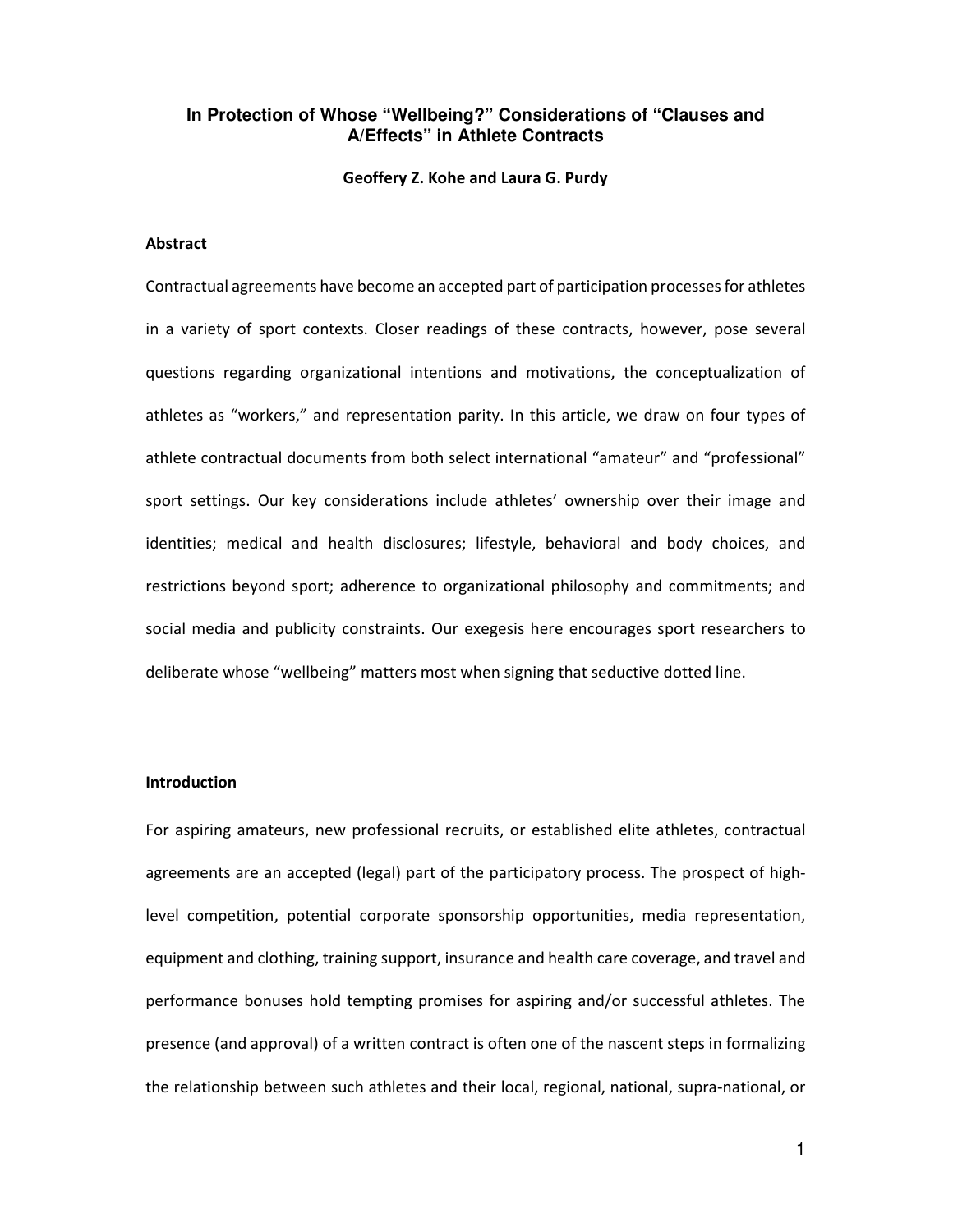international governing sport authorities. Athletes (and their entourages) may be primarily concerned with training, performance, or financial resources, however the possibility of competitive participation is frequently precipitated by (and often exclusively contingent on) the acceptance of a binding pact. Although acting as a symbol of mutual understanding, the nature of contracts is to detail the terms and conditions of the athlete–sport administrator "employment" relationship. Yet, the roles, remits, characteristics, and intentions of the documents are becoming increasingly complex and nuanced as administrators attempt to amalgamate transparent and fair official participation policies in tandem with satisfying judicial duties to protect the organization, stakeholder interests, and associated commercial sensitivities. Sport organizations are, too, designing contracts that not only encompass standard expectations and obligations but also traverse wider restrictions on athletes' personal/private lives, identities, and moral character. The focus on agency, or lack thereof, within our discussion is intended to help reiterate the political and politicized nature of athletes' relationships with their respective sport organizations. However, we recognize that in some cases, athletes do not necessarily act of their own accord within contractual negotiation processes but rather may engage in collective bargaining with their peers to advance their shared employment interests and cares. To this end, players' unions (e.g., Spanish Basketball Players Association, Italian Rugby Players Association, Slovenian Sports Union, Hellenic Professional Volleyball Players Association, and the Latvian Trade Union of Sport and Tourism) can serve as an effective means to advocate for the mutual concerns of particular players/player groups (recognizing here that not all players may share united views). Within agreement processes, and with the allure and prestige of competitive representation at stake, however, athlete's (unwavering) acceptance of their contracts often becomes a *fait accompli*. Although athletes, or their families, agents, and/or unions, may,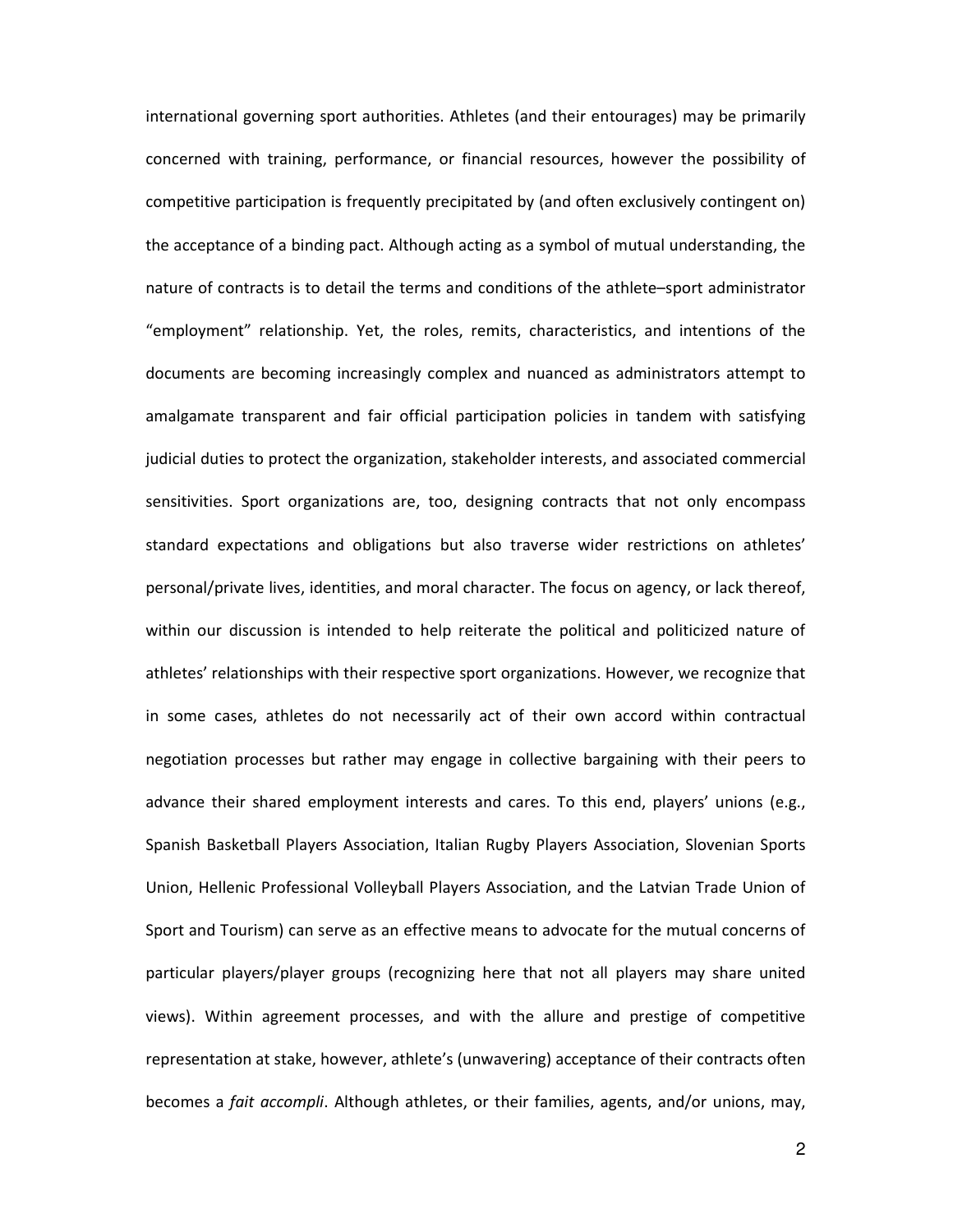evidently, have some recourse to discuss their agreements, the ways in which sport organizations are using contracts to delimit, constrain, and manufacture the relationship demonstrate that ethical and moral integrity, at the very least, the protection of sportspeople's well-being, may be a subsidiary concern.

Athlete contracts have received attention in recent years as scholars seek to articulate their place in athletes' sporting lives and experiences. Previous research has focused, variously, on the lives of athletes as laborers, neo-liberal ideologies and the commodification of sport-work spaces, regulation and legislation, and, concomitant power relations and ethical concerns (e.g., Connor, 2009; McLeod, Lovich, Newman, & Shields, 2014; Roderick, 2006). At the forefront of this criticism have been examinations to reveal how the context, content, and consequences of contracts affect athlete's relationships with their sport organizations, and their agency and autonomy within their career trajectories writ large. Referring to the National College Athletic Association's (NCAA) tight control of the college sport system and athlete's subsequent entry into the lucrative professional leagues, for example, Wong, Zola, and Deubert (2011) note that stakes for athletes are incredibly high with not just financial incentives on offer but also popularity, prestige, and recognition. Moreover, in addition to being seduced by the allure of greater opportunities, during the amateur into professional transition, athletes may be also confounded by an array of information from a variety of poor and conflicting sources (e.g., parents and family, peers, agents, coaches, teachers, marketing representatives, and sponsors) that make navigating contractual terrain difficult and confusing. In conjunction, the process can also place young athletes under considerable pressure as they are forced to make decisions influencing their long-term careers. Such is the state, Wong et al. (2008) lament, that athletes, and their families, "are woefully unsophisticated and unprepared to navigate the process" (pp. 554-555). Noting the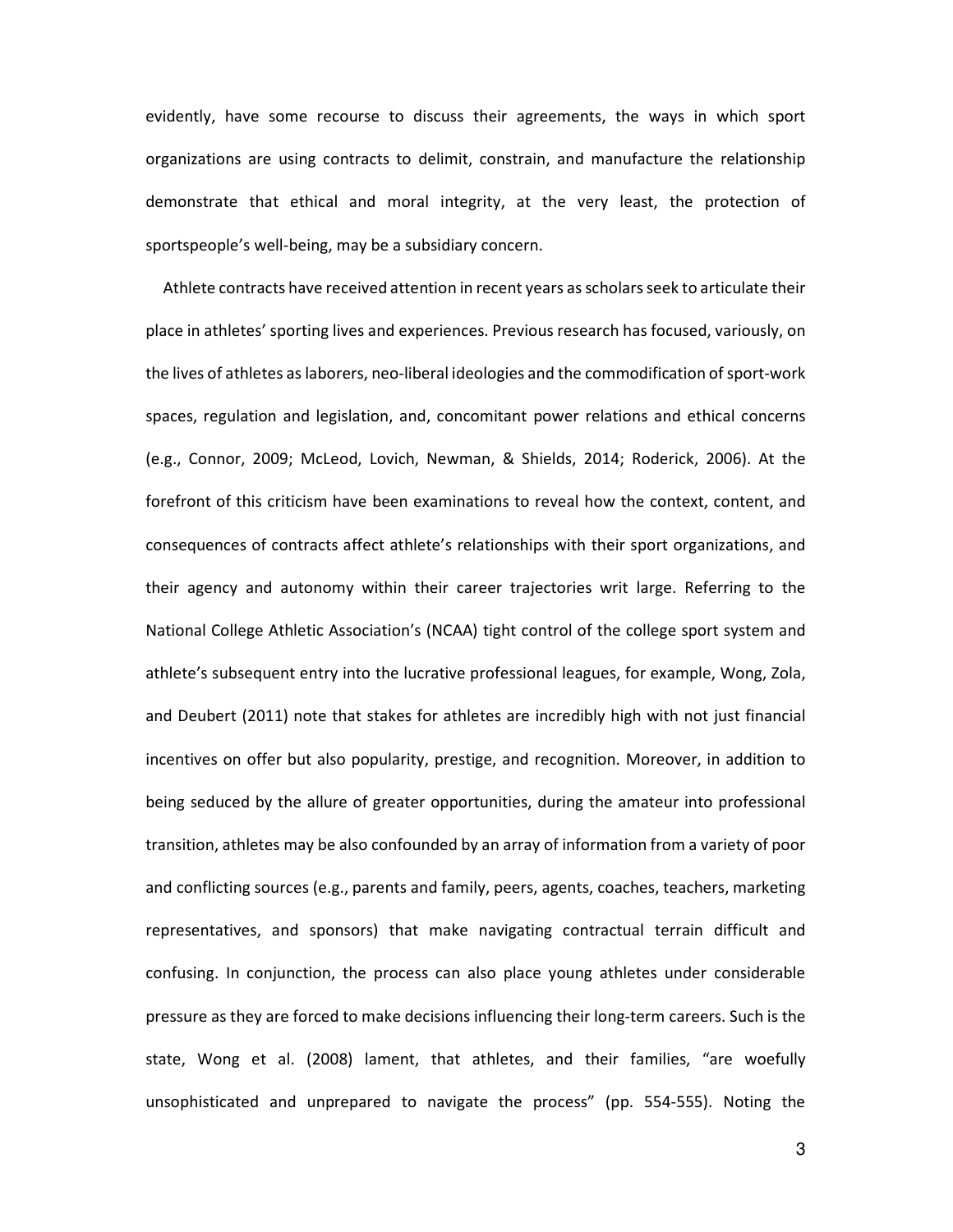development of athlete contracts in the United States, Baker, Grady, and Rappole (2012) add that the sport organizations (such as the NCAA) now yield considerable power over the lives and fate of athletes to the extent that the latter have become marginalized in negotiation processes and lack any substantive "bargaining power" or political voice to exercise their free will. As Eckert (2006) echoes, an illusion of choice and voice, contoured by the complexities of the bureaucratic process, essentially masks legitimate and meaningful contractual representation.

For the most part, contracts formalize an exclusive relationship between sport organizations and their athletes. However, the increasing demands of commercialized professional sport have necessitated that sport organizations establish ever-closer corporate partnerships as they seek to adequately resource their athletes, fulfill sporting commitments, and (in some cases) generate revenue to ensure their economic sustainability (Carlson & O'Cass, 2012; Chappelet & Bayle, 2005; Ferrand & Pages, 1999). National Olympic Committees, international and national sport federations, and even local and regional bodies, for instance, often offset limited public funding by seeking corporate endorsements and sponsorship arrangements with domestic, transnational, or international domestic partners. Although such arrangements may seem commonsensical, they also have had implications for athlete contracts, and overall athlete management, as sport organizations become particularly sensitive toward the protection of their commercial enterprises and companies' all-important brand identity and image. There has, Eckert (2006) attests, been a Hippocratic shift in the focus of sport organizations and their contractual approaches; namely, from doing no harm to the athlete, to doing no harm to their commercial interests. Sport organizations' corporate fears have, in this regard, led to the introduction, and increasing predominance, of moral and/or character clauses within contracts that although levied at athlete behavior, are,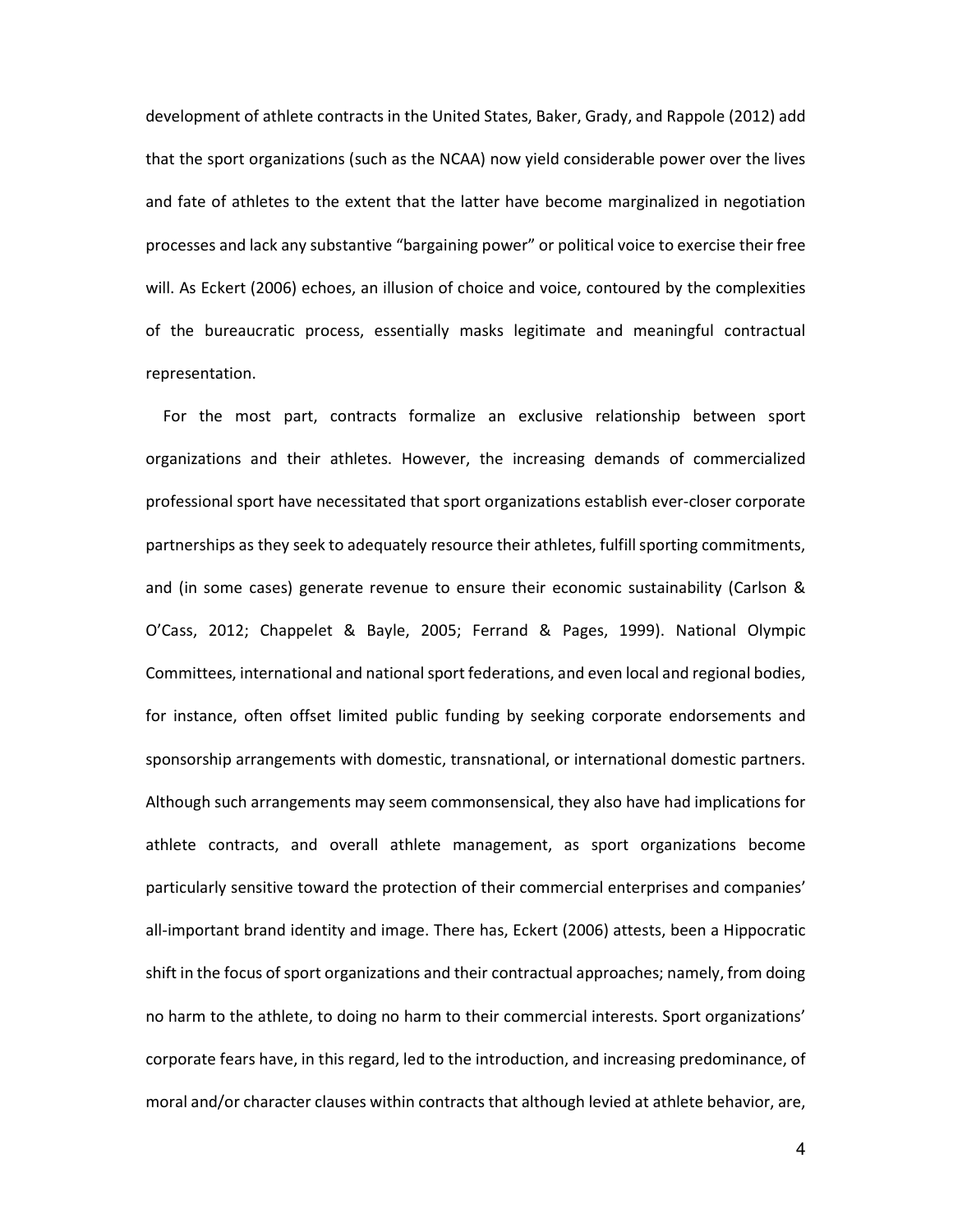essentially, designed to protect the sport organization and mitigate any risk (real or perceived) that the athlete might present to their enduring corporate relations.

Moral clauses, and/or clauses that impose restrictions on the character, attitudes, or athlete "conduct" (in particular outside sport), are, Auerbach (2005) notes, essentially a response to the paradigm shift sport–athlete–corporate relationship and the prevalent market-place climate of risk aversion. Such clauses (which we examine shortly) provide the sport organization and/or the corporate affiliate with the rights to rescind the contract or impose financial punishments or participation restrictions on athletes they deem to have brought the body or its business partners into disrepute. With the financial deals between sport organizations and companies often receiving exorbitant figures, the use of such clauses, Auerbach (2005) adds, has become a normalized part of industry practice and a consequence of ideologies in which youth are perceived as morally unstable, immature, potentially/inadvertently disruptive, malleable, contractually naïve, and thus prone to present considerable commercial risk. To this end, sport organizations (in association with the affiliated commercial partners), Auerbach (2005) highlights, are using every more lengthier and articulate clause to counter a wider variety of infringements and risky scenarios. Such broad brush strokes may afford the organization legal scope to deal various athlete infractions; however, the extensive nature of clauses can also serve to obfuscate the athlete–organization relationship and leave the athletes uncertain about the extent of their freedoms, abilities, and responsibilities. The concomitant danger is that with the possibility of lucrative deals on the line, athletes appear willing to embrace whatever contractual conditions are laid out for them, moral and corporate image protection clauses included.

Therefore, the purpose of this article is to re-energize debates that continue to problematize athletes as commodities. Although this has been a topic of discussion in the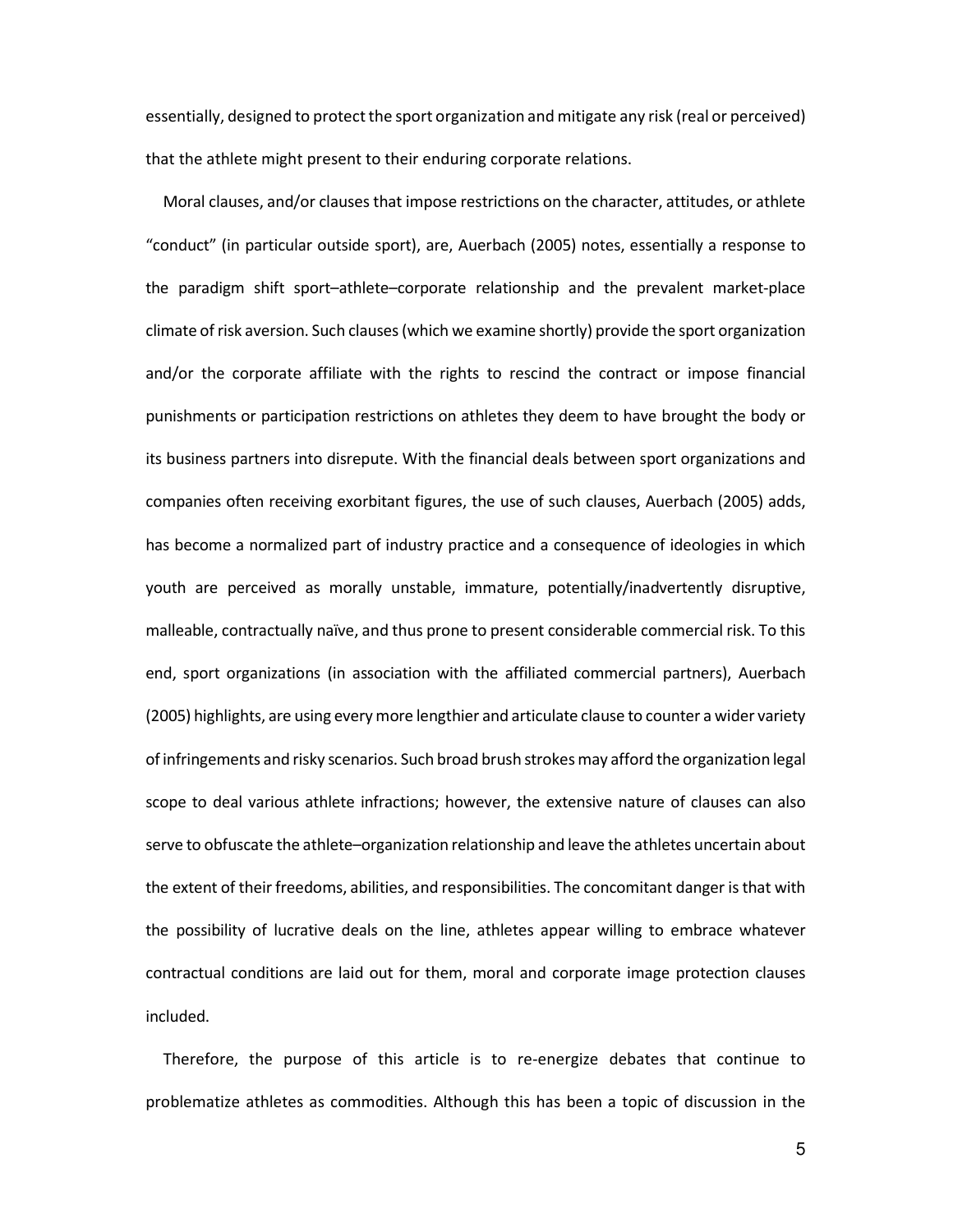literature for several decades (e.g., Ingham, Blissmer, & Davidson, 1999; Roderick, 2006; Stewart, 1989; Vinnai, 1976), it appears from a contractual and organizational perspective, little has changed. Although appearing to act in athletes' best interest (as evidenced by the establishment of athlete commissions, ethics committees, and the Court of Arbitration for Sport), sport organizations have still maintained a dominant hand in contract construction and negotiation processes. Such support, however, is predicted on dealing with athletes and their concerns once they are already in the elite sport system, or at least competing under the auspices of a national organization or professional body. The significance of our approach here is that we focus on the earlier stages of athletes' careers and attend to specific role contracts play within transitional periods that might potentially change athletes' sporting trajectories. Athletes, even with the potential assistance of agents, family members and/or coaches, appear to have little influence over the terms and conditions of their employment without necessarily jeopardizing their contractual acceptance, high performance participation, individual reputation, and rapport with the organization. For us, what shapes athletes' interactions and employment relations with their parent organization *before* they are officially "signed-on" warrants much closer contemplation and critique. Our aim is to present a series of contract clauses that exemplify some of the issues regarding how sport organizations have continued to operationalize their institutional power and exert considerable and questionable authority over athletes' autonomy, lives, identities, freedoms, and behaviors. In doing so, we encourage a reconsideration of athletes' representation and participation in contractual processes, and we advocate sport organizations to better account for athletes' agency in their work.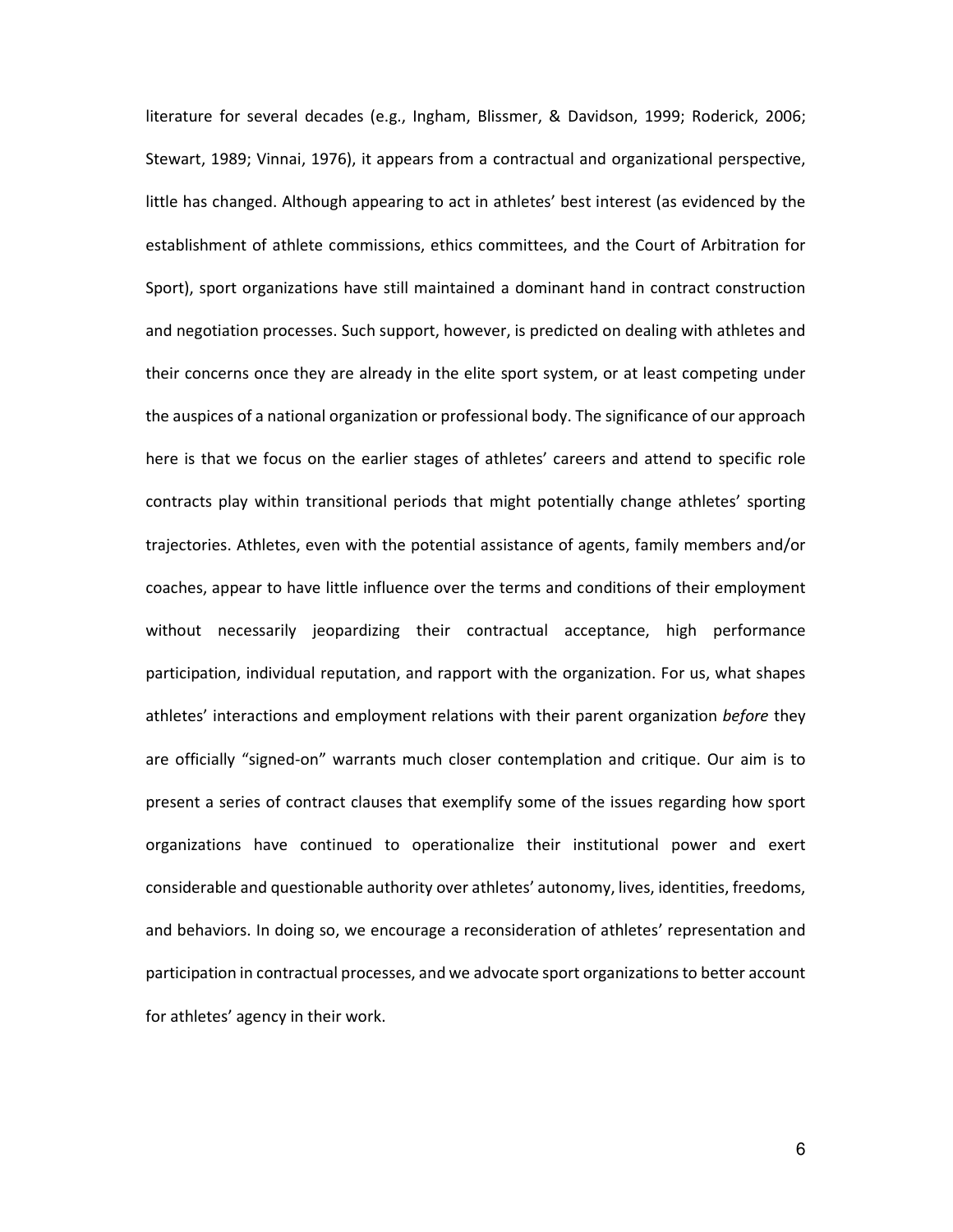## **Conceptual Framework**

Our critique is guided by Baker et al.'s (2012) articulations of consent theory, and, Auerbach's (2005) examinations of organizational morality and corporate protection. Regarding the former, Baker et al. (2012) attend to the fairness of the bargaining process and the inequities of representation. They argue contracts comprise implicit bias that privileges sport organizations and the power they yield in the contractual negotiation process. This is referred to as the doctrine of unconscionability. The doctrine of unconscionability (also referred to as unconscionability, unconscionable bargaining [power], or inequality of bargaining power) has emerged as a prominent theoretical framework within contemporary contract law (Baker et al., 2012; Browne & Biksacky, 2013; Hesselink, 2013; Hillman, 2012; McKendrick, 2014; Posner, 1995; Priestley, 1986). Whereby classical contract theory presumes perfect conditions for contractual formation and implementation, that all parties have equitable resources, and that all parties enter into contracts freely and partake in the bargaining process equally, unconscionability accounts for issues of inequity, representation, and consent. Unconscionability, essentially, refers to instances where contractual terms, clauses, and conditions are particularly unjust, and, inherently biased toward one particular party. "Unconscionability is not intended to erase freedom of contract," Browne and Biksacky (2013) remind us, "but to assure that the agreement has resulted from real bargaining between parties who had freedom of choice and understanding" (p. 214).

In understanding how we might advance practices of negotiation and consent, unconscionability is a useful tool, namely, because it acknowledges that signees are to a degree fallible, that is, in this case, not necessarily rational or informed. Moreover, it provides courts with the legal parameters to intervene in contractual disputes. To note, however, unconscionability is concerned primarily with contract construction, negotiation, acceptance,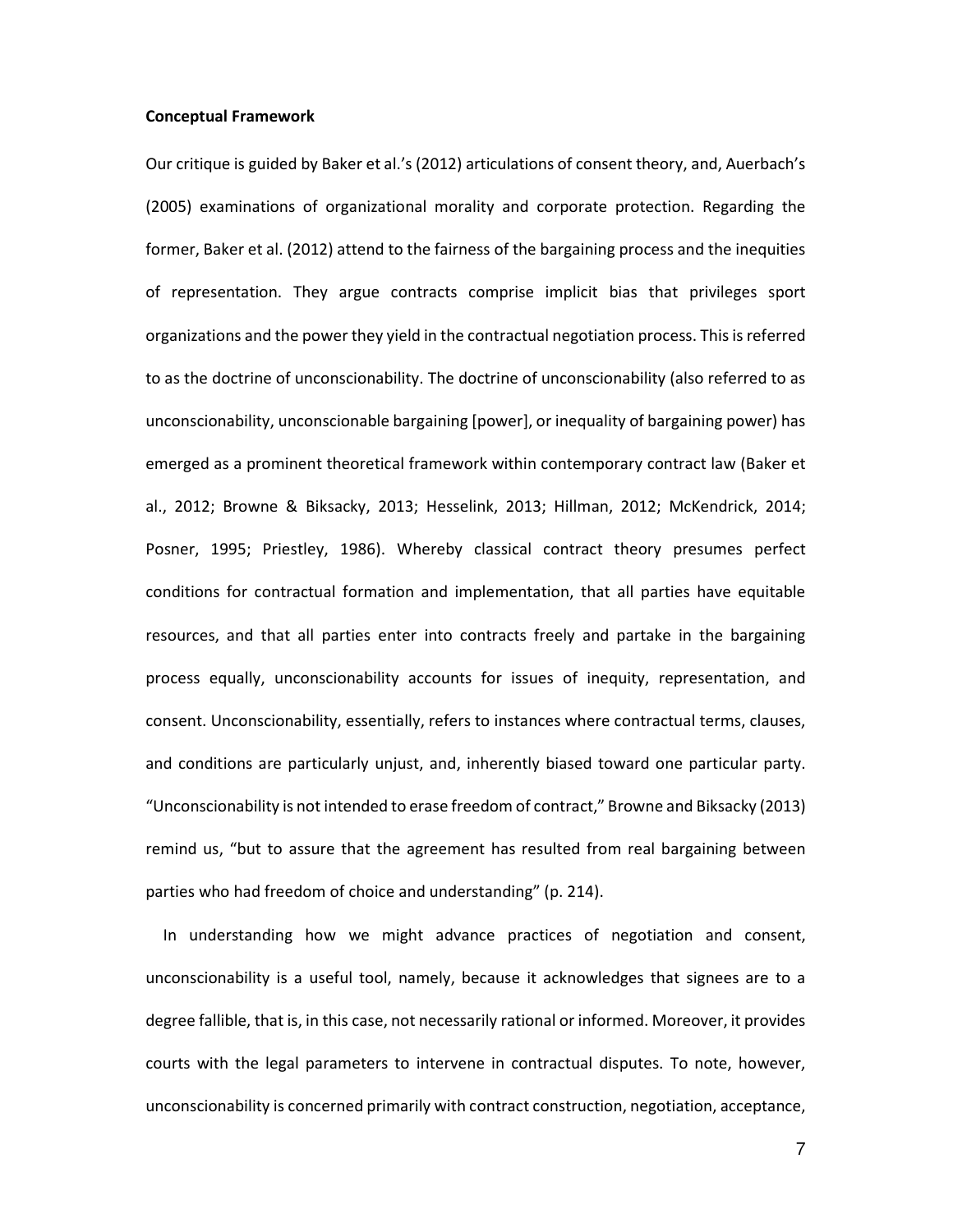and the initial consent processes rather than proceeding cases caused when terms, conditions, or party expectations change or are infringed on. Typically, unconscionability becomes a concern when one of the party may be larger, better resourced, have superior or priori knowledge and thus be more informed, and/or have the power and jurisdiction to set contractual conditions (Baker et al., 2012; Browne & Biksacky, 2013; Hesselink, 2013). The emphasis within unconscionability, and indeed what matters in legally determining the grounds of the doctrine, is essentially on evidencing the exploitation of weakness (e.g., as a result of the age or limited experience of the lesser party, absence of priori knowledge, diminished mental capacity, and inability/limited opportunities for negotiation, inequitable resources, and/or severe external pressures). Such a situation creates an imbalanced relationship that runs contrary to good conscience and faith, mutual understanding, and reasonable expectation (Posner, 1995; Yee, 2001). As such, to enforce the contract could be considered unfair.

Browne and Biksacky (2013) identify two types of unconscionability, substantive and procedural. Substantive unconscionability focuses specifically on the unfair terms and consequences that might arise from their imposition. Procedural unconscionability, however, "examines how each term became part of the contract and the actual process of bargaining" (Browne & Biksacky, 2013, p. 221). Procedural unconscionability is particularly relevant in the context of examining athlete contracts and the ethical presumptions and (administrative, economic, political) contextual conditions that precipitate their formation and influence athlete power when consenting. "Procedural unconscionability," Browne and Biksacky (2013) further, "can result from any of the following elements: (1) absence of meaningful choice; (2) superiority of bargaining power; (3) the fact that the contract is an adhesion contract; (4) unfair surprise; or (5) sharp practices and deception" (p. 222). Unconscionability of this type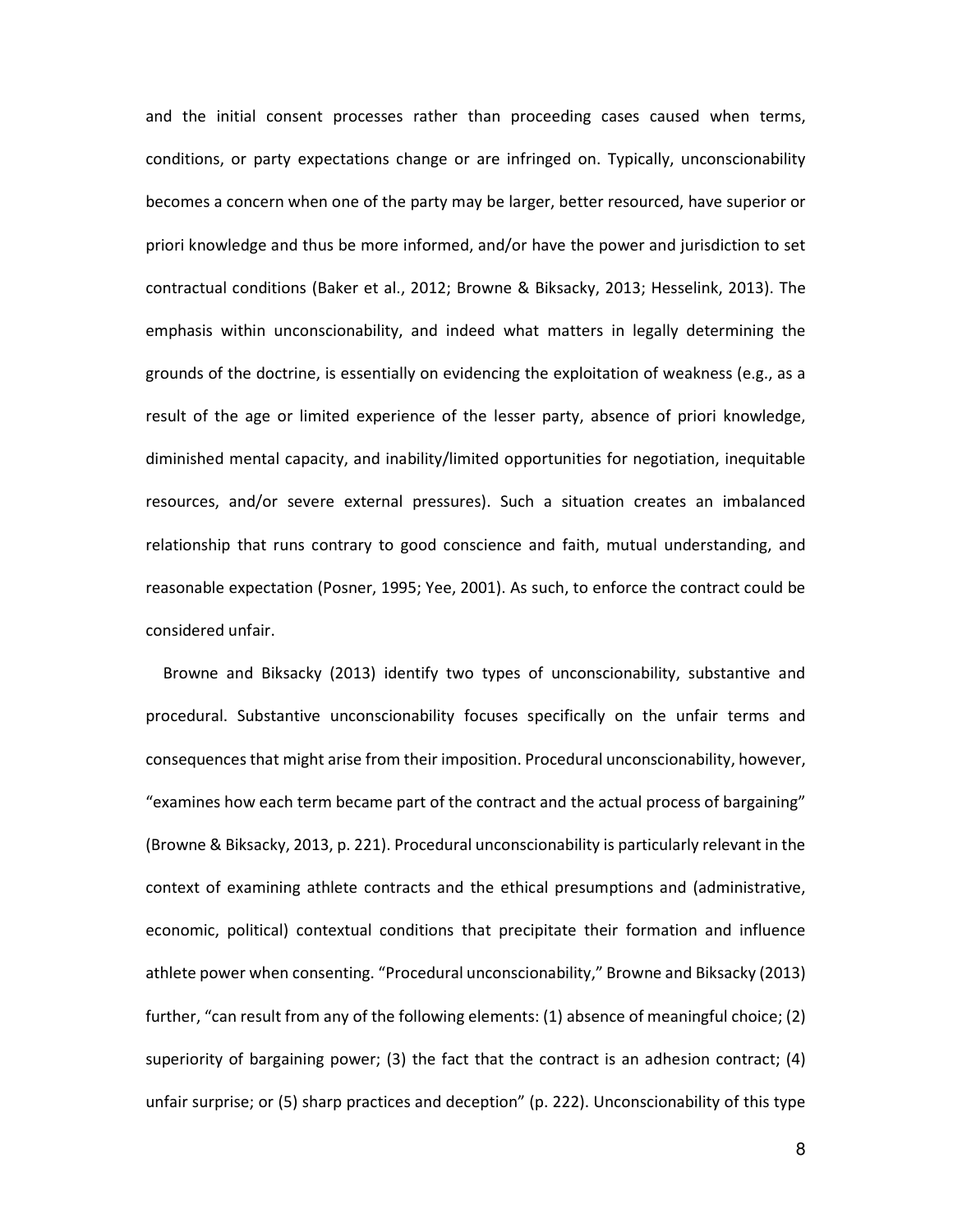often occurs in negotiations between larger parties (e.g., for our purposes, national governing bodies) and individual signees (e.g., athletes). Although inequitable terms and bargaining bias may be evident in other legal processes, unconscionability often occurs in the use of standardized contracts where "boilerplate"/generic terminologies and clauses are used, or, in contracts of adhesion, based on "take it or leave it" principles. The issue with the formation of such contracts is that they do not adequately account for the aforementioned relationship inequities between the parties, appropriately allow the signee to exercise free will, or provide opportunities to fairly negotiate the terms and conditions of acceptance (Browne & Biksacky, 2013; McKendrick, 2014; Posner, 1995; Priestley, 1986).

In sport, the unconscionability doctrine has received only limited attention, primarily from sport law scholars working in the United States investigating inequalities of negotiation and representation between the NCAA and its constituents (e.g., Baker et al., 2012; Hanlon, 2006; Johnson, 2012; Stippich & Otto, 2010). Such scholars argue that athlete contracts, as a distinct form of contract, require closer scrutiny, largely due to the immense and increasingly substantive power large sport organizations (e.g., the NCAA) have been able to yield over athletes and the evidently limited opportunities athletes have available to participate in fair and just contractual construction and bargaining. Recognizing the utility of the doctrine as both a theoretical framework and legal device, Baker et al. (2012) foreground unconscionability within their (sport-related) theory of consent. For Baker et al., the conditions of contemporary sport that hold lucrative participation, association, and commercial appeal for athletes, have created a problematic contractual environment in which fairness, equity, trust, "good faith," reason, and "informed consent" cannot be guaranteed (Hanlon, 2006; Johnson, 2012). This may lead to the athlete's passive acceptance of the contracts, lack of understanding of the implications of clauses and e/affects, and potential employment tensions. In response, Baker et al. (2012)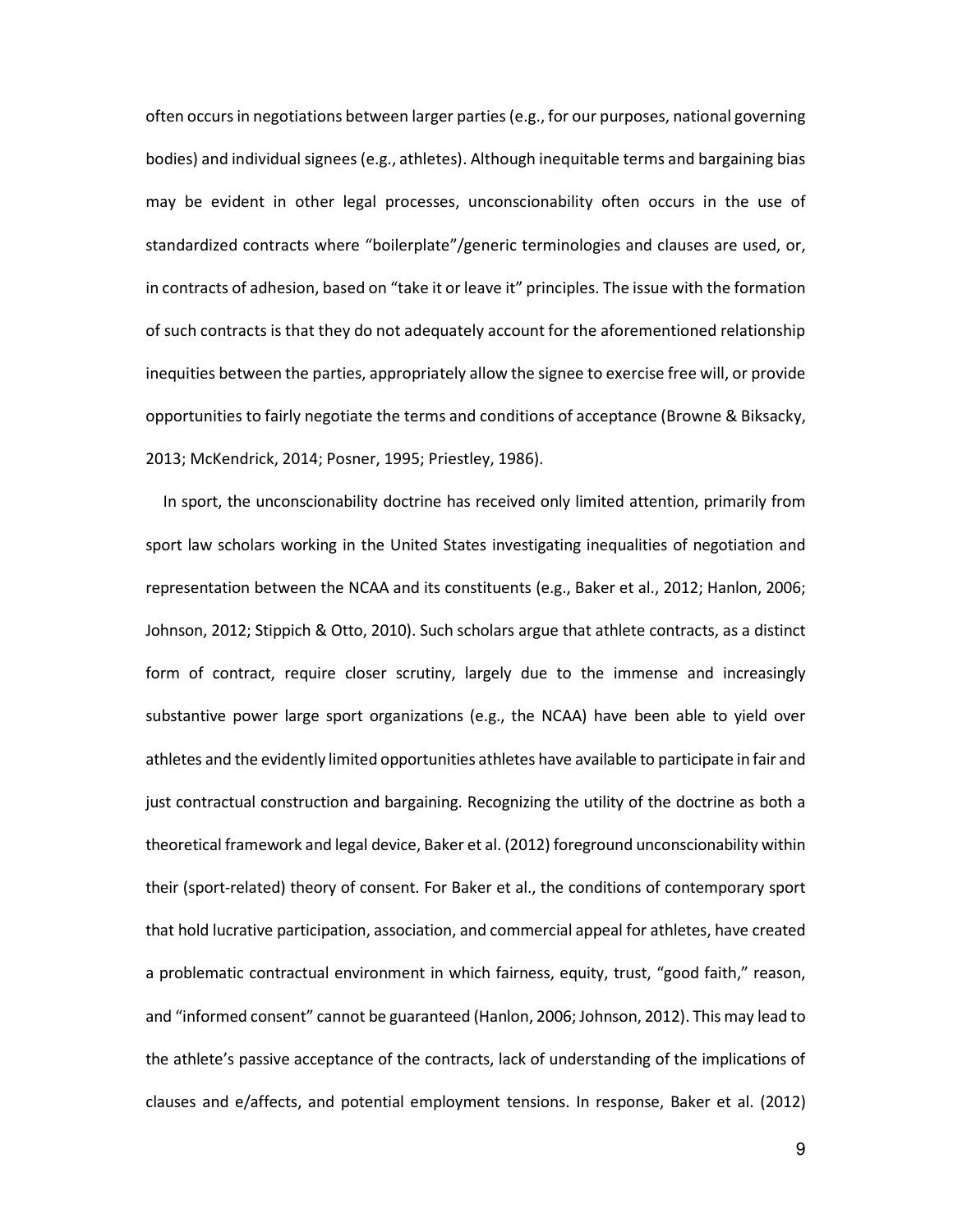advocate changes including semantic improvements, legal representation, athlete engagement in negotiation, education, and "opt-out" possibilities (to which we will return later in our discussion).

To add to this framework of unconscionability and consent, it is useful also to draw on Auerbach's (2005) related contractual work on athletes and corporate protection. The prevailing concern for Auerbach (2005) is that sport organizations presuppose a duty of care to athletes but that this moral responsibility is a subsidiary of their predominant obligation to protect their corporate image. In the interests of safeguarding the organization against perceived commercial threats, moral clauses that dictate athletes' behaviors, ideals, and values have become increasingly central to the contractual process. Auerbach (2005) states,

Morals clauses, also called public image, good conduct or morality clauses are provisions included in an endorsement contract granting the endorsee the right to cancel the agreement in the event the athlete does something to tarnish his or her image and, consequently, the image of the endorsee or its products. (p. 3)

Whereas moral clauses of the past were deemed relatively inconsequential aspects of contractual processes, as professional stakes are raised (vis-à-vis endorsements, branding, and revenue generation), moral clauses have become characteristic features of many sport contracts. Against the prevailing neo-liberal context in which protecting corporate partnerships matter, sport organizations are becoming particularly proactive in imposing moral clauses to preserve their lucrative economic relationships.

The issue with this mentality is that it presents athletes as potentially problematic entities. As a result, within contracts, organizations tread a fine line between "clarifying" acceptable behavior that conforms to the institution's professional ethos versus preventing actions that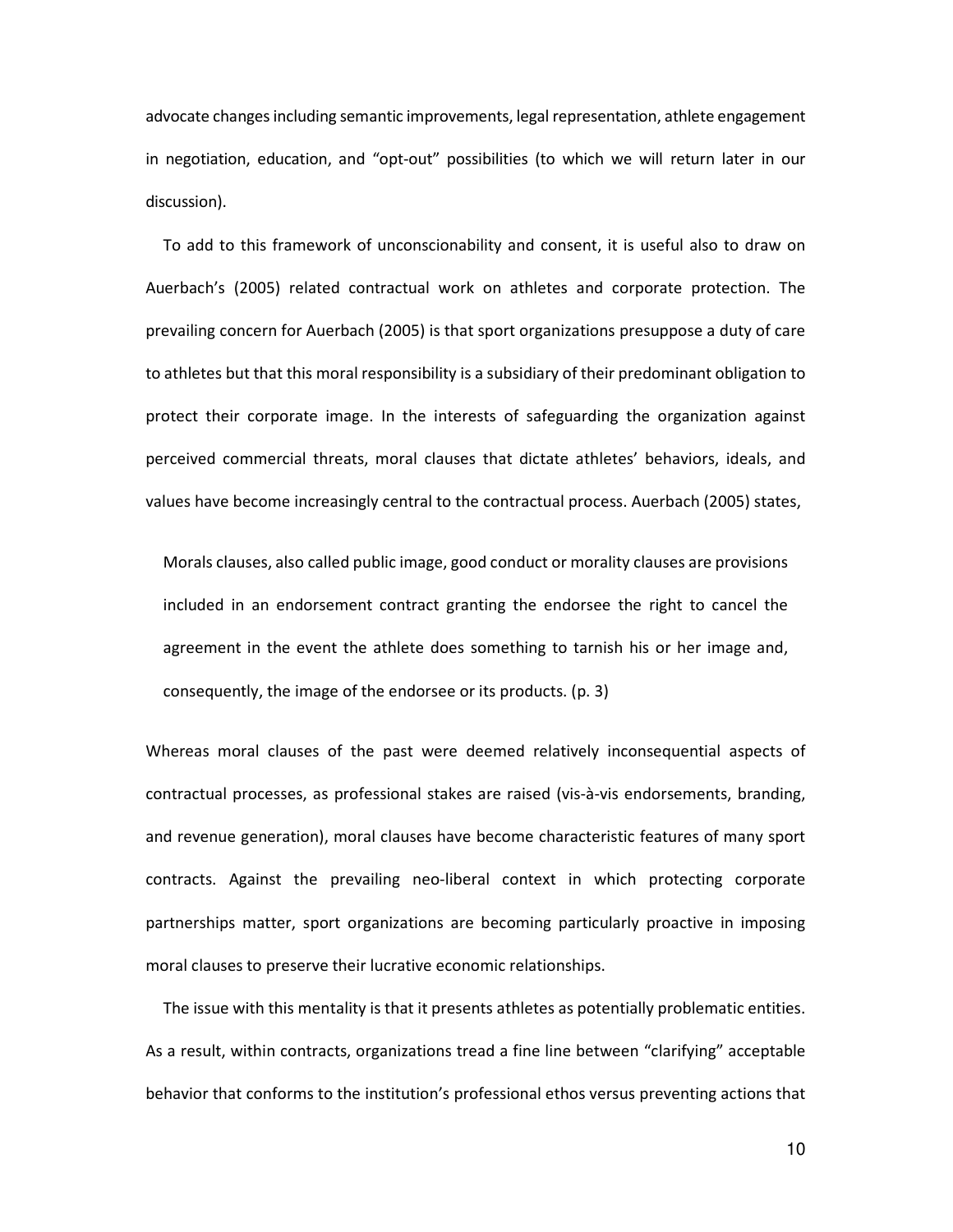could have potentially damaging consequences on the endorsees. Tougher contractual provisions, Auerbach (2005) suggests, may be the supreme safeguard for corporate endorsees; however, such clauses, which we analyze below, evidence an institutionalized/normalized industry attitude in which athletes are conceptualized as morally unstable, potentially problematic, malleable, contractually naïve, and compliant. We are, obviously, mindful here of the ground work done on docent "active" bodies and that within critical legal studies that scrutinizes sport organizations' regulatory powers and the consequence for protecting and advancing athlete's interests and well-being (e.g., Connor, 2009; McLeod et al., 2014; Roderick, 2006; Stippich & Otto, 2010). While respecting this scholarship, we find that when used in conjunction with unconscionability and consent scholars such as Baker et al. (2012), Auerbach (2005) helps articulate the inherent issues of morality and ethical concern and care that lay (or at least should lay) at the heart of the contractual process. Irrespective of the corporate and organizational demands that now characterize some individual's sporting lives, Auerbach (2005; and rehearsing unconscionability scholars here too) essentially reminds us that athletes do not deserve to be marginalized and stigmatized by moral clauses that effectively most serve the interests of the sport organization and its inequitable relationship power. Contract construction and negotiation should, thus, do better at evidencing a genuine concern for the athlete first and foremost.

## **Method**

Due to the difficulties in acquiring these contracts and the sensitive nature of these documents (i.e., several included confidentiality clauses), we sourced four contracts from national sport settings and a professional club: three from the national sport level in three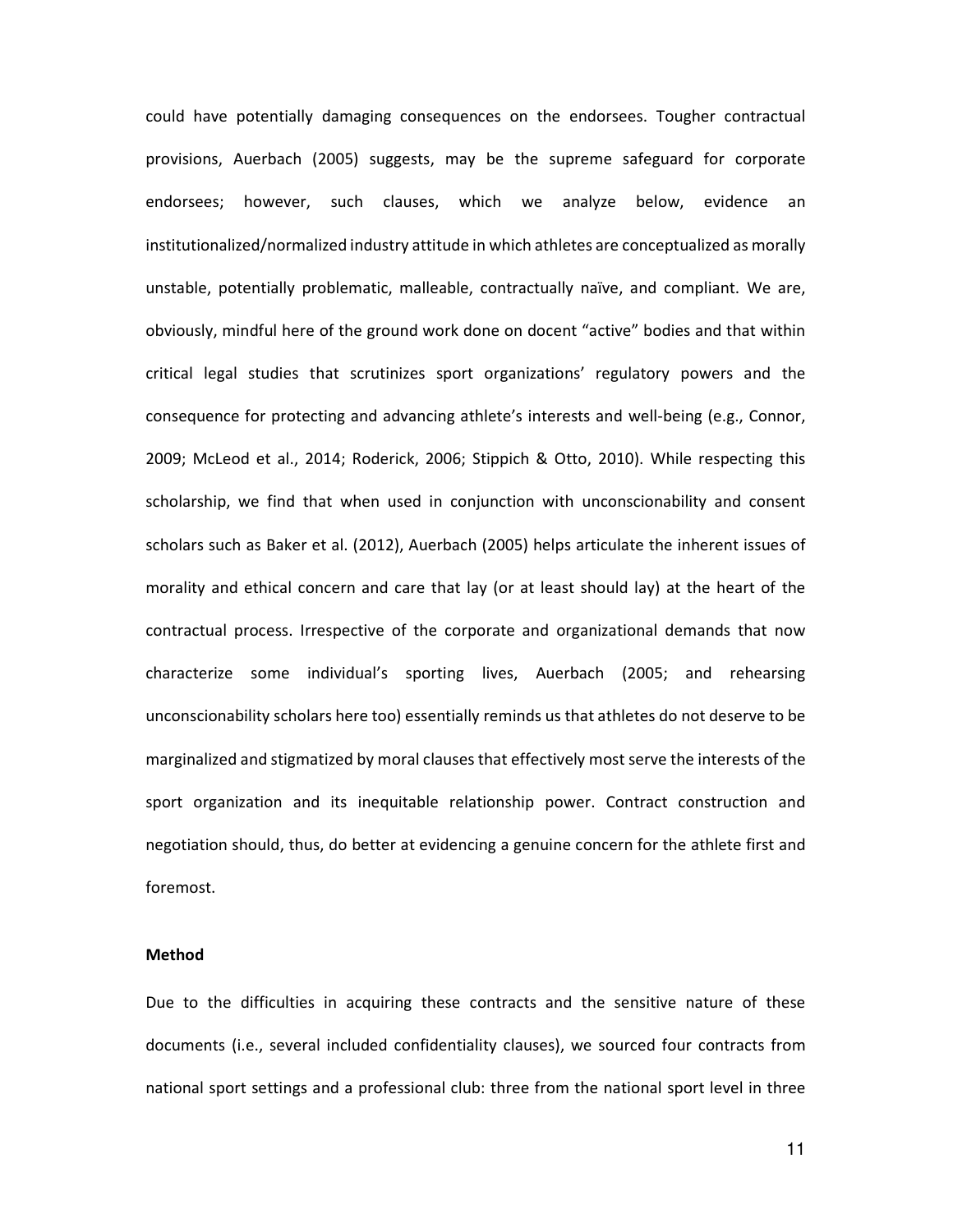countries and one from a professional club. Professional contracts, in this instance, referred to employment documents between athletes and professional clubs that are not publically funded. National level contracts mostly related to domestic team responsibilities and reflected funding and support coming primarily from the government via national administrative bodies. Due to the sensitive nature of the data, we have censored identifying elements.

In keeping with the interpretive nature of this work, and the data, an inductive document analysis was undertaken (Bowen, 2009; Fereday & Muir-Cochrane, 2006). Initially, data were coded (i.e., assigned a descriptive label) in light of meaningful words, clauses, and incidents (i.e., meaning units). Both researchers separately coded the contracts. The "meaning units" were then discussed, and the related clauses were compared and contrasted. The coded segments were aggregated in light of commonalities and/or distinctiveness (e.g., media, social media, physicality, health risk, corporate expectations). The resultant topics were collapsed into wider themes of which the "Discussion" section of this article is structured: athletes' ownership over their image and identities; medical and health disclosures; lifestyle, behavioral and body choices, and restrictions beyond sport; adherence to organizational philosophy and commitments, and social media and publicity constraints.

#### **Data and Discussion**

#### *Athletes' Ownership Over Their Image and Identities*

Elite athletes' bodies undergo regular scrutiny as part of the spectacle of modern sport performance. This said, increased exposure via conventional and new media forms *and* the rampant commercialization of sports practices writ large have exponentially increased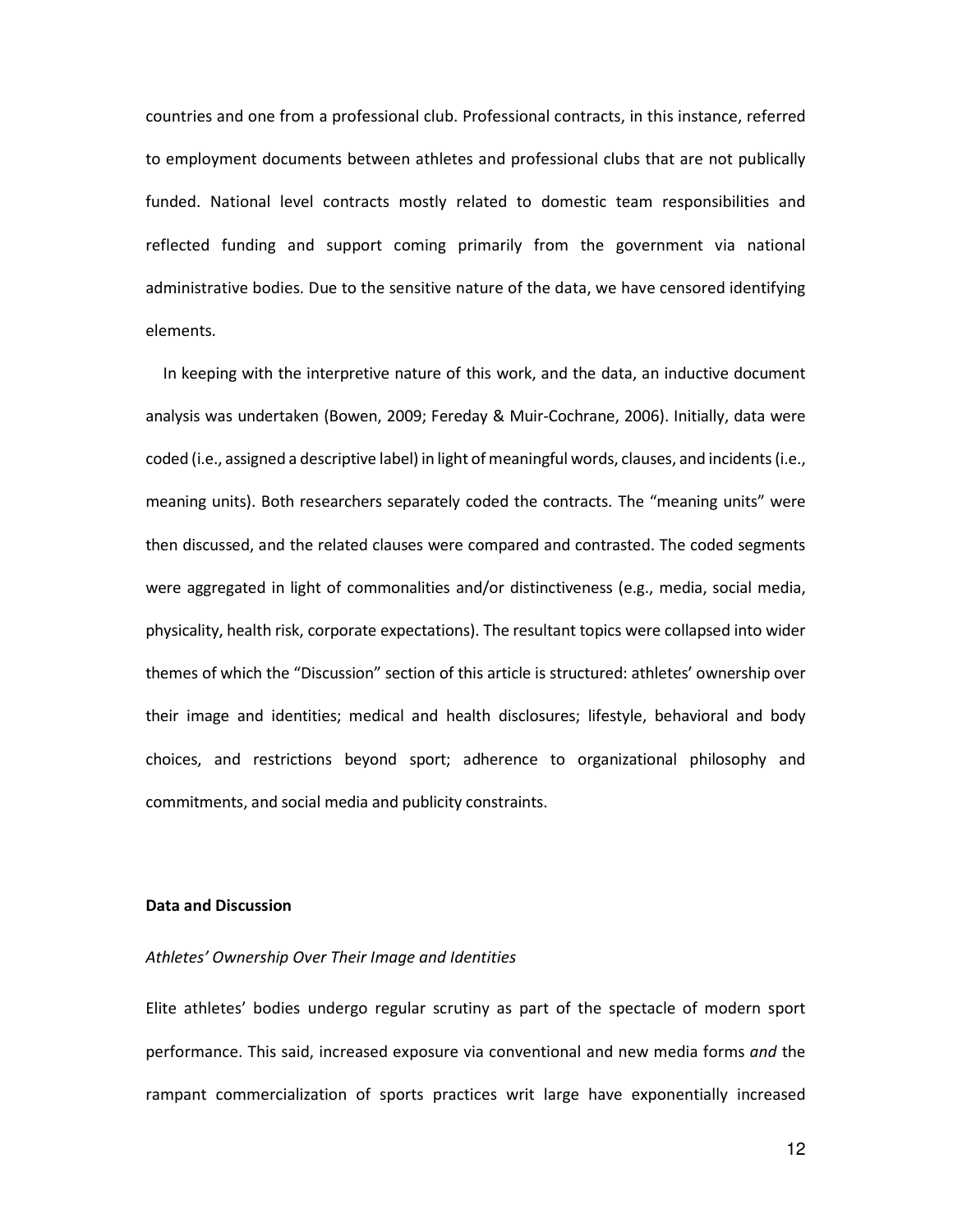surveillance and critique of athletic bodies and the meanings ascribed to, and inscribed on, their flesh. The preservation and promotion of an athlete's physicality and image, therefore, are of utmost importance. Thus, it is unsurprising, perhaps, that contractual clauses have emerged that address, and in some cases dictate, athletes' bodily forms in addition to merely their function. One of the most significant groups of clauses in this regard relates to athletes' ownership over their image and identities. Clauses that stipulate that the athlete must transfer the ownership of his or her image and identity to the organization were common. For example,

*National Contract 1. The [athlete] agrees to allow [the organization] to use the [athlete's] name, image, likeness, voice, performance, and appearance in events or activities (including photographs, film, and recordings of the [athlete's] training, performance and appearance). No use is permitted under this clause whatsoever by any party if such use would be detrimental to the reputation of the [athlete] or otherwise derogatory or offensive.* 

*National Contract 2. The [athlete] agrees not to allow your identity to be used by any party, including your own personal sponsors, for advertising, sponsorship, endorsement, fundraising, or promotional purposes, including on their websites and blogs, without the prior written approval of the [organization's] commercial director.* 

Here, we find that any opportunities for athletes to have a say over their image and its presentation have been largely removed and any notion of consent has essentially been taken for granted as given. Thus, the assumption here is that the athlete agrees to passively comply and essentially forfeit his or her person. The athletes' acceptance of such clauses could be considered a normalizing practice in the elite sport context in which sport organizations yield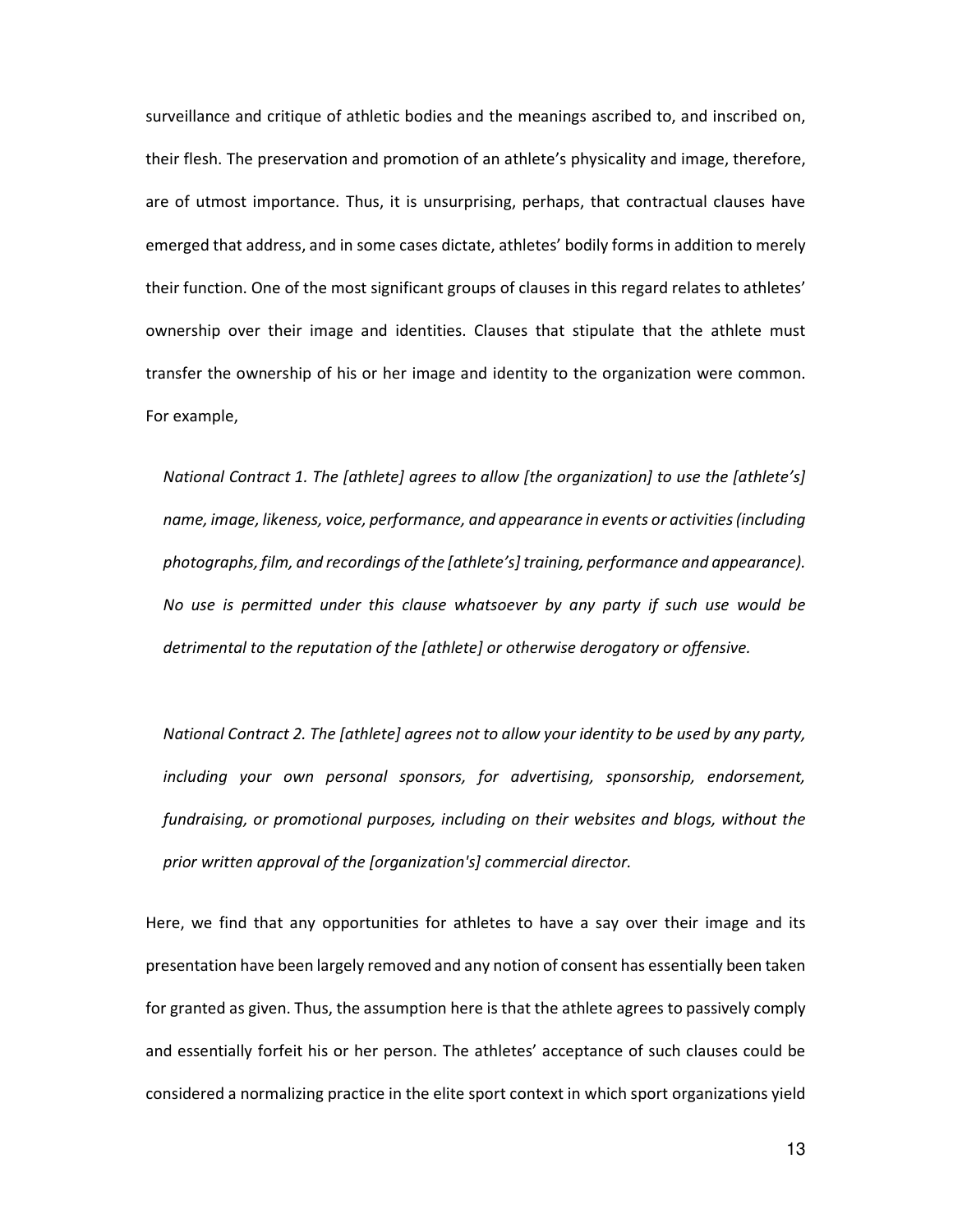uncompromising authority, which allows them to dictate the terms of participation as they desire. Such clauses imply that all aspects of the athlete relating to his or her person are parts of the "product" to be acquired by the organization. Accepting this logic, aspects of the person that might be considered private, personal, or sacred (e.g., in keeping with some indigenous cultures, this would refer to names, likenesses, and photographic images) are no longer treated as such, rather are crafted as "property" with substantial economic value to the organization, in doing so, significantly undervaluing the symbolic value to the athlete and his or her cultural and belief systems, thus, reiterating Baker et al.'s (2012) concerns regarding the unconscionability and fairness of the bargaining process, and the inherent power imbalance.

Organizations' contractual controls of the body are even more pronounced when it comes to clauses relating to athlete's corporal choices and lifestyle behaviors. This is particularly evident with regard to tattoos.

*National Contract 1. The [athlete] agrees not to display tattoos that may cause offense or conflict with the commercial partners while carrying out [sport]-related activities (including any activity required of the [athlete] under this agreement) at [competitions] and other events connected in any way with the team.* 

*Guidance notes: Athletes using tattoos to bypass advertising rules relating to the [organization] and the commercial partners will be in breach of this contract. It is recommended that the [athlete] consult with the performance director if he or she has any tattoos that may be displayed, which may be offensive and before getting any tattoos that may be displayed and may be offensive.*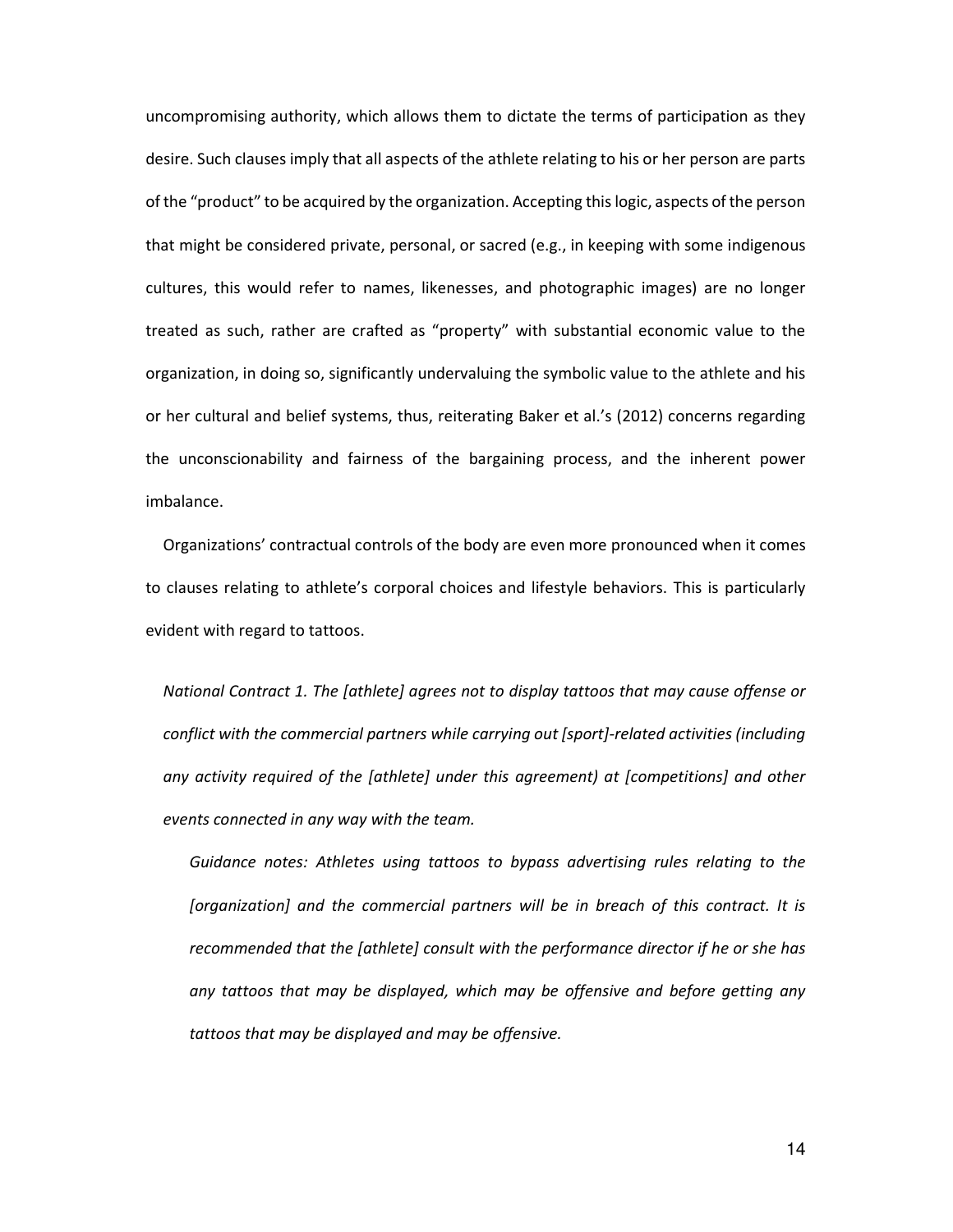The concerns here are not merely regarding the nature and visibility of existing ink but also extend to "potential" consequences, brand damage, and offense that might be caused by tattoos the athlete may acquire in the future. It is not enough here that the organization mitigate the effects of existing tattoos, thus implying that they are willing to partially accept this form of identity expression, but that ultimately, the organization, having already assumed "ownership" of the athlete, has the right to intervene if and when a tattoo may conflict with its brand identity or commercial agendas. Interestingly, these clauses are not a discernable feature of the professional contract we examined.

With clauses such as those above, the issues are twofold: First, tattoos may infringe on or have the potential to disrupt the organization's commercial relationships; second, that possibly offensive tattoos are problematic to the ethos of organization and the corporate image it wishes to protect. Tattoos are a normative way for people to personalize and communicate *the self*, giving it a positive distinction (Atkinson, 2003; Dickson, Dukes, Smith, & Strapko, 2015; Hawkes, Senn, & Thorn, 2004). However, the clauses here suggest that the right to tattoo acquisition is no longer solely an athlete's choice beyond the sport context, but rather a potential behavior to be controlled, monitored, and approved as part the organization's commercial strategies and surveillance measures. Rehearsing Auerbach, tattoos, thus, present a risk to the organization that necessitates contractual mediation. Such opportunities might exist as part of broader negotiation discussions. Nevertheless, the point here is that within the contracts we examined the organizations have assumed that: a) the athlete's skin is merely an additional entity to be owned and risk to mitigate, and b) that the athlete's identity expression and wishes remain subsidiary to their intentions.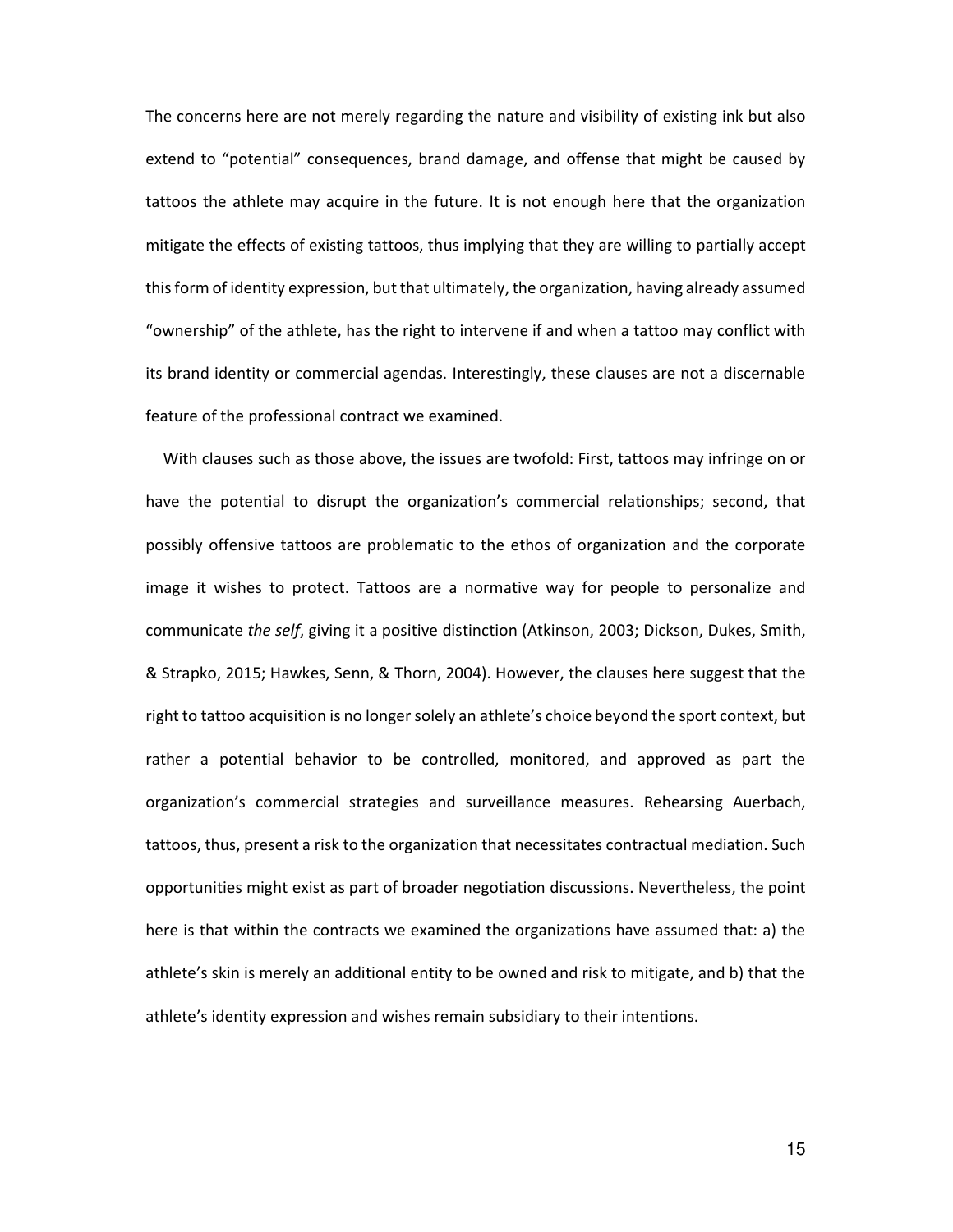## *Medical and Health Disclosures*

Further to concerns about the athletes' images and inked exteriors, organizations have extended this interest into the overall quality of the "product" in which they wish to invest, that is, the state of the athlete's body, health, and well-being. For the organization, the emphasis lies in ensuring the athlete, in which they are investing, is at the point of signing in optimum condition and maintains this throughout the duration of their employment. Medical and health clauses, to this end, serve as effective ways to evaluate and monitor athletes' bodies while adding a useful safety mechanism for the organization particularly in cases where the quality of an athlete's physique and well-being might deteriorate and may potentially jeopardize his or her performance. Sport organizations' infringement on athletes' medical and health rights has come under scrutiny in the last decade (Hanstad & Loland, 2009; Møller, 2011; Sluggett, 2011; Waddington, 2010). One predominant area of concern within sport has been the imposition of the World Anti-Doping Agency's (WADA) Whereabouts Programme. The program is designed to monitor athletes' lives in and beyond sport and essentially foster a culture of surveillance that discourages their use of performanceenhancing substances. WADA's initiatives, including the creation of biological passports that detail athletes' genetic and physiological composition and dispositions, have generated condemnation for infringing on privacy and personal freedoms (Halt, 2009; Møller, 2011; Overbye & Wagner, 2014; Sluggett, 2011; Waddington, 2010). The imposition of WADA's various initiatives is symptomatic of the wider institutionalization of anti-doping practice and rhetoric that has come to characterize organizational controls over athletes' health and personal freedoms (Overbye & Wagner, 2014). By extension, bio-surveillance measures such as WADA's activities, and others identified in clauses we examined, appear to be accepted contractual conditions. Against this backdrop, it is evident that the creation and refinement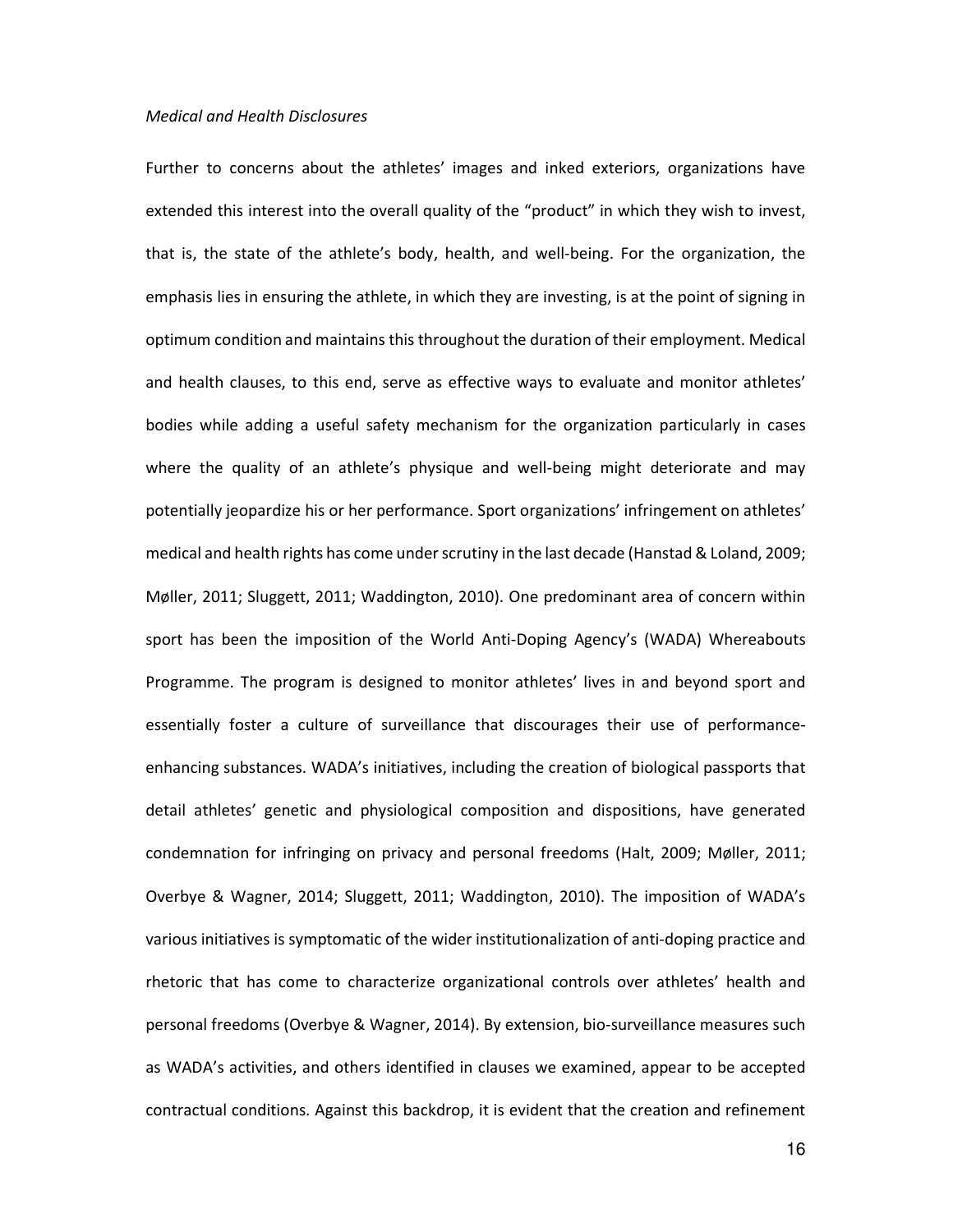of medical and health clauses within the contracts we examined serve to further fortify the organizational power sport bodies have over their athletes and the constrained opportunities athletes have, in return, to assert their personal freedoms. The clauses below demonstrate the extent to which the organizations expect athletes to disclose medical and health-related concerns.

*National Contract 2. It is an essential requirement of this agreement that the [organization] is kept fully informed if you are suffering any physical or mental injury, illness, condition, or impairment that might prevent you from preparing or competing in the [event] to the highest possible standard. As such, you agree,* 

*a. to disclose to the [organization] any illness, injury, or condition that may prevent you preparing for, or competing in, the [event] to the highest possible standard as soon as you are aware of it.* 

*National Contract 3. Any information obtained about you that relates to your fitness or otherwise ability to compete in the [event] to the highest possible standard in the [competition] shall also be made available to the [manager] or his or her nominee. The*  [manager] also reserves the right to disclose this information to other relevant [committee] *personnel where [the manager] considers this genuinely necessary.* 

As the clauses indicate, the athletes must comply with the full disclosure of their medical histories. However, there appears to be some scope for the athlete to judge and determine what he or she chooses to reveal or conceal. This may seem in the athlete's best interests by enabling the disclosure of information to remain at his or her discretion while concomitantly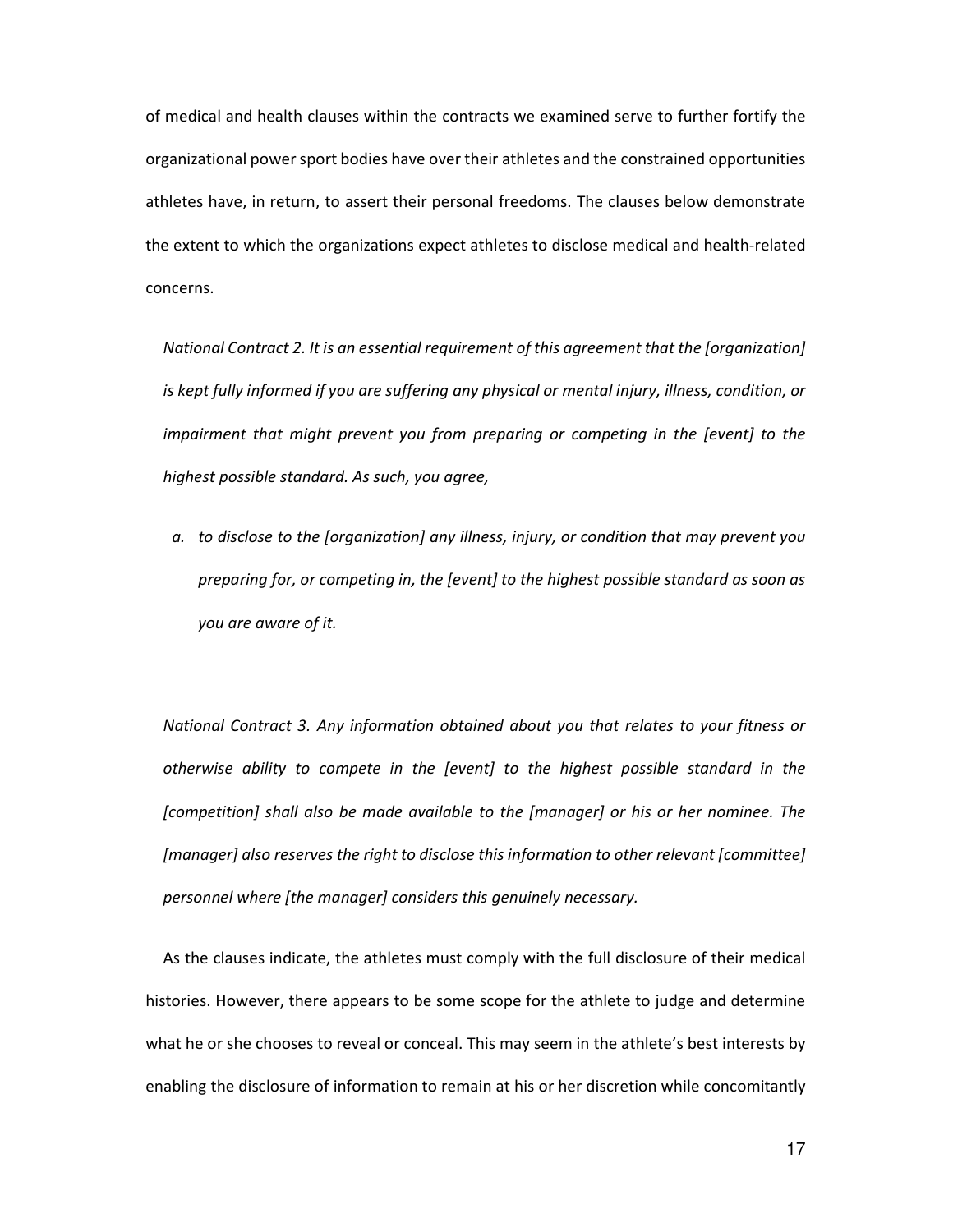demonstrating the organization's interests in the protection of his or her well-being and health. The concern here, as articulated in the National Contract 3 clause, is that the contracts and organization's intentions transcend the conventional privacy of the doctor–patient privilege. No longer are athletes' health privacies protected by medical convention; instead, the ownership of health and well-being information becomes the preserve of the organization that may utilize and freely disseminate it as and when it deems appropriate.

In addition to the acquisition and use of medical and health information, in some cases, organizations have extended their power within contracts to include the ability to sanction athletes whose bodies and behaviors do not conform to expectation. In the clause below, the organization has the capacity to admonish athletes in writing (and thus be on record) for their weight gains (note: no reference here to weight loss). Moreover, the consequences of body infractions extend to monetary fines.

*Professional Contract. The [athlete] agrees that if at any time the [athlete's] weight is more than xx kilograms, each time [the* organization*] shall have the right to admonish in writing the [athlete] and after 15 days, if the weight is not reduced below said limit, to impose on [the athlete] a fine of up to 5% of [the athlete's] annual compensation without bonuses.* 

Our point here is to highlight that sensitivities and subjectivities surrounding athletes' health no longer are exclusively theirs alone. Not unlike with their image or inking, health knowledge in this case has become divorced from the individual and subsumed as another facet of the organization's authority and becomes a tool in maintaining the inherent power bias in their athlete relations (Auerbach, 2005).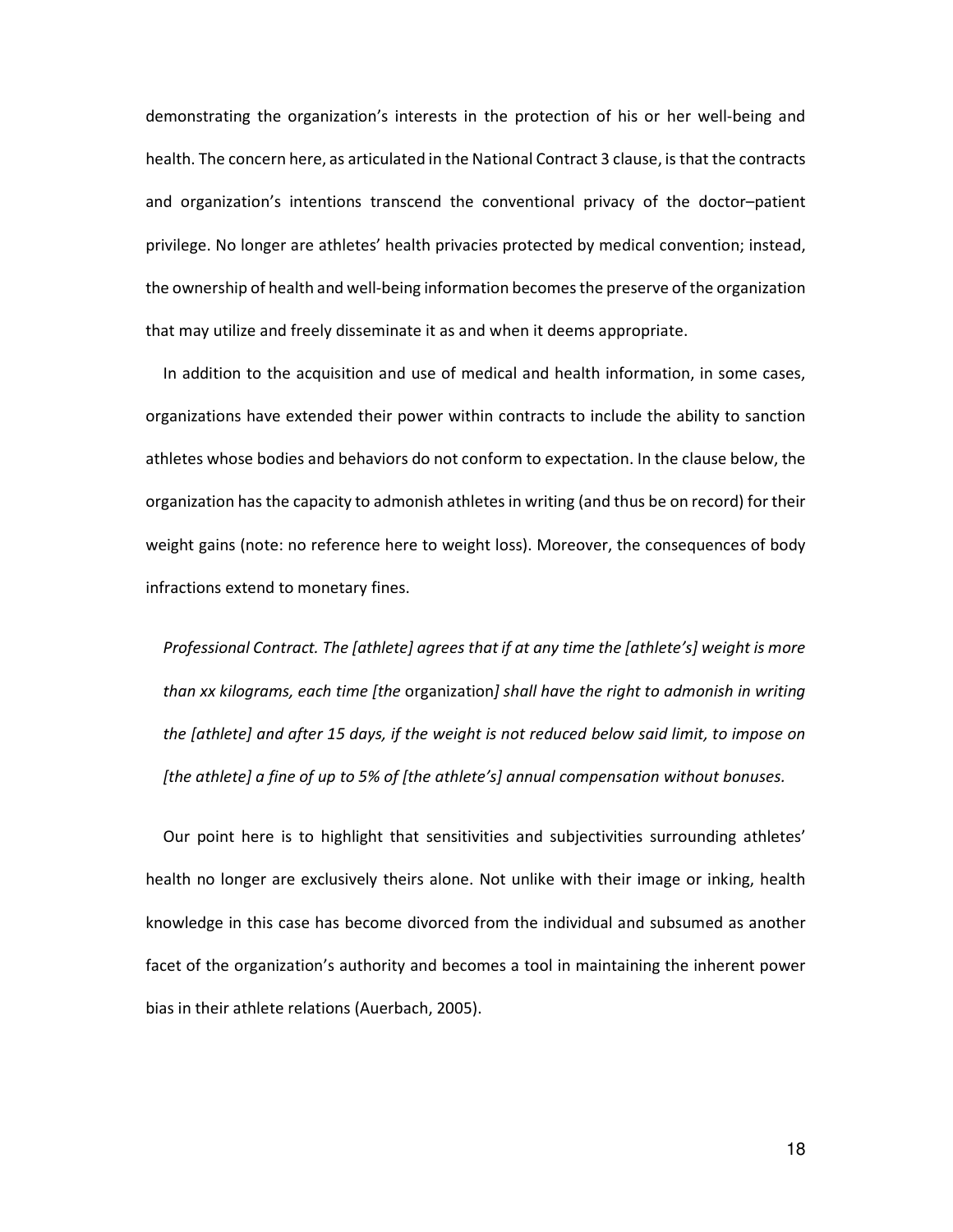#### *Lifestyle, Behavioral and Body Choices, and Restrictions Beyond Sport*

The clauses regarding body control and organization intervention do not stop here. Rather, the clauses extend to manage athlete's lives and behaviors outside of sport. Although the intention of the clauses might be performance-orientated (e.g., by ensuring the athletes' peak performance), they raise concerns about where the remit of the organization ends and the athlete may be separated from his or her sporting obligations and work.

*Professional Contract. The [organization] shall grant the [athlete] a minimum of 35 calendar days of holidays per year of duration of this contract. Given the particular characteristic of the activity, said period of holidays should be spent entirely from 1 [month] until 4 [subsequent month] of each year of duration of this contract.*

*National Contract 1. The [athlete] understands and accepts that [the sport] and other training activities carry a risk of physical injury and the [athlete] agrees to take all reasonable care to avoid causing harm to [the athlete] and others and agrees not to undertake any hazardous or dangerous activities without the prior consent of the [manager] (a "hazardous or dangerous activity" is one that requires special insurance).* 

Here, we see a shift in the contracts from athletes considered to be potential liabilities to athletes considered to be "investments" needing to be protected. What appears to matter is how organizations use contracts to insure/ensure the quality and commercial viability of their product. Such clauses might also serve as a test of athlete's loyalty and commitment to the "cause." Recalling Auerbach (2005), our examination reiterates organizations' presumptions about the alleged necessity of regulating athletes' possibly wayward lives and the real or perceived threats to the institution's image, identity, and success.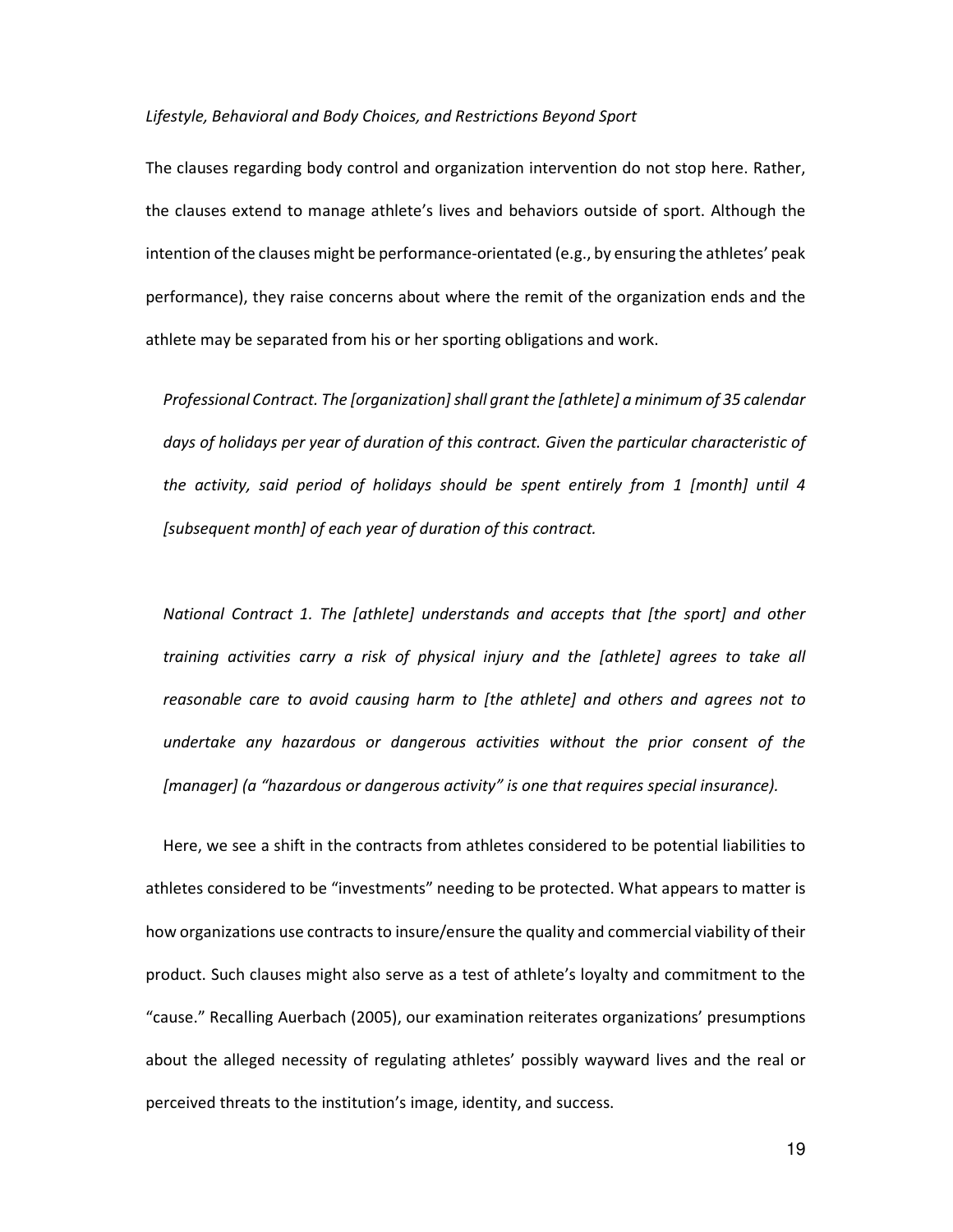#### *Adherence to Organizational Philosophy and Commitments*

An additional part of the organization's ways of protecting its image, and maintaining its influence over athletes' non-sporting lives, has been the development of clauses relating to institutional philosophies, often alternatively couched as "moral codes," "values," "ideals," "mission," "culture," and "ethos." Within the organizations examined in this article, their philosophies generally emphasized the exceptional environment set by high performance/elite participation. Such settings necessitate behavioral, moral, ethical, and principled standards of the highest order. Moreover, they assume athlete's adherence to codes of practice, performance, *and existence* that align with the organization's aims and ambitions.

*National Contract 1. The [athlete] recognizes that, as an elite competitor within the [program], [the athlete's] behavior will reflect on [organization] and the sport. Accordingly, the [athlete] agrees to conduct himself in a fit and proper manner at all times during the membership period. Furthermore, the [athlete] agrees that, at all times during the membership period, he will,* 

- *a. make a positive commitment to supporting and achieving the aims and objectives of the [program] and as and when reasonably requested by [organization], use all due skill and ability in promoting the commercial partners.*
- *b. project a favorable and positive image of the sport and the [organization's] programs and the commercial partners by adopting high standards of behavior and sensible appropriate dress standards when appearing in public or carrying out duties in relation to the [program]; this includes showing consideration to other travelers and guests when traveling or staying away with [organization's] teams.*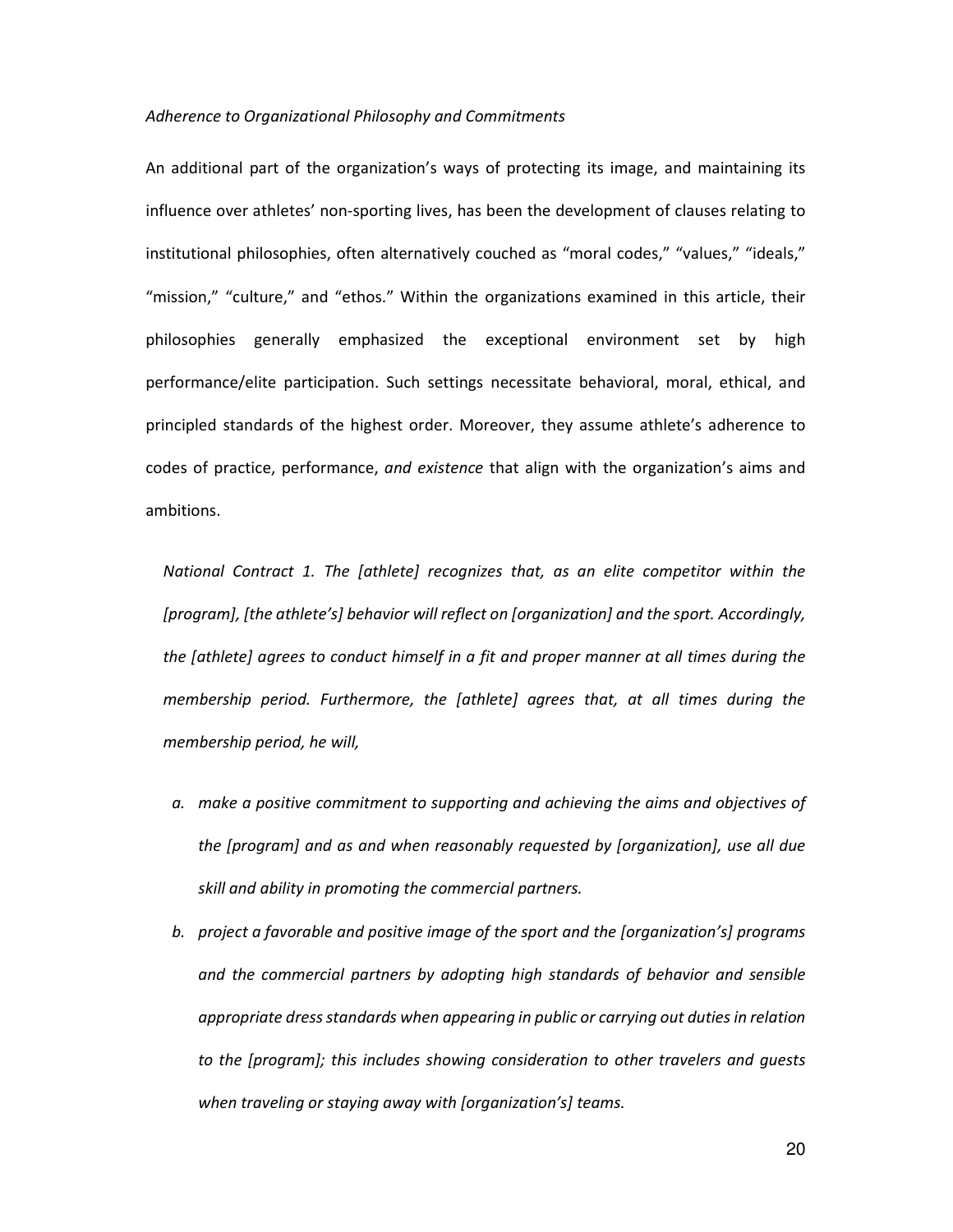To this effect, 'acceptable behavior', 'conduct yourself in a fit and proper manner', demonstrate 'appropriate respect and understanding', making a 'positive contribution', 'behaving reasonably' and with 'restraint', projecting a 'favourable and positive image', 'maintaining a positive attitude' have become the standard contractual nomenclature. Imbedded in these clauses is a lofty idealistic sporting altruism that restricts individualism and expression.

By complying with the organization's philosophy, athletes are also accepting their roles in the maintenance and development of the business and its brand. As such, contracts, which essentially frame athletes as corporate employees, have been put to use to ensure individuals' commitment, and loyalties extend beyond the performative and service the greater needs and agendas of the organization as a commercial entity (Baker et al., 2012). In the contracts we examined, athletes are routinely obligated to satisfy the organization, and help fulfill corporate relations, by agreeing to give their non-training time, energy, and participation to support "the cause."

*National Contract 1. The athlete agrees to engage in a maximum of 8 full days of appearances in any year of the membership period, to include 3 days in support of [the organization's] programs. Attendance at an appearance shall be calculated in half days units of not more than 4 hr each. The [athlete] shall make these attendances where reasonably requested to do so by [the organization], save that the [athlete] shall not be obliged to adhere to any such requests if to do so would clearly conflict with or otherwise impair the performance of his other obligations under this agreement, in particular as to training and competition.*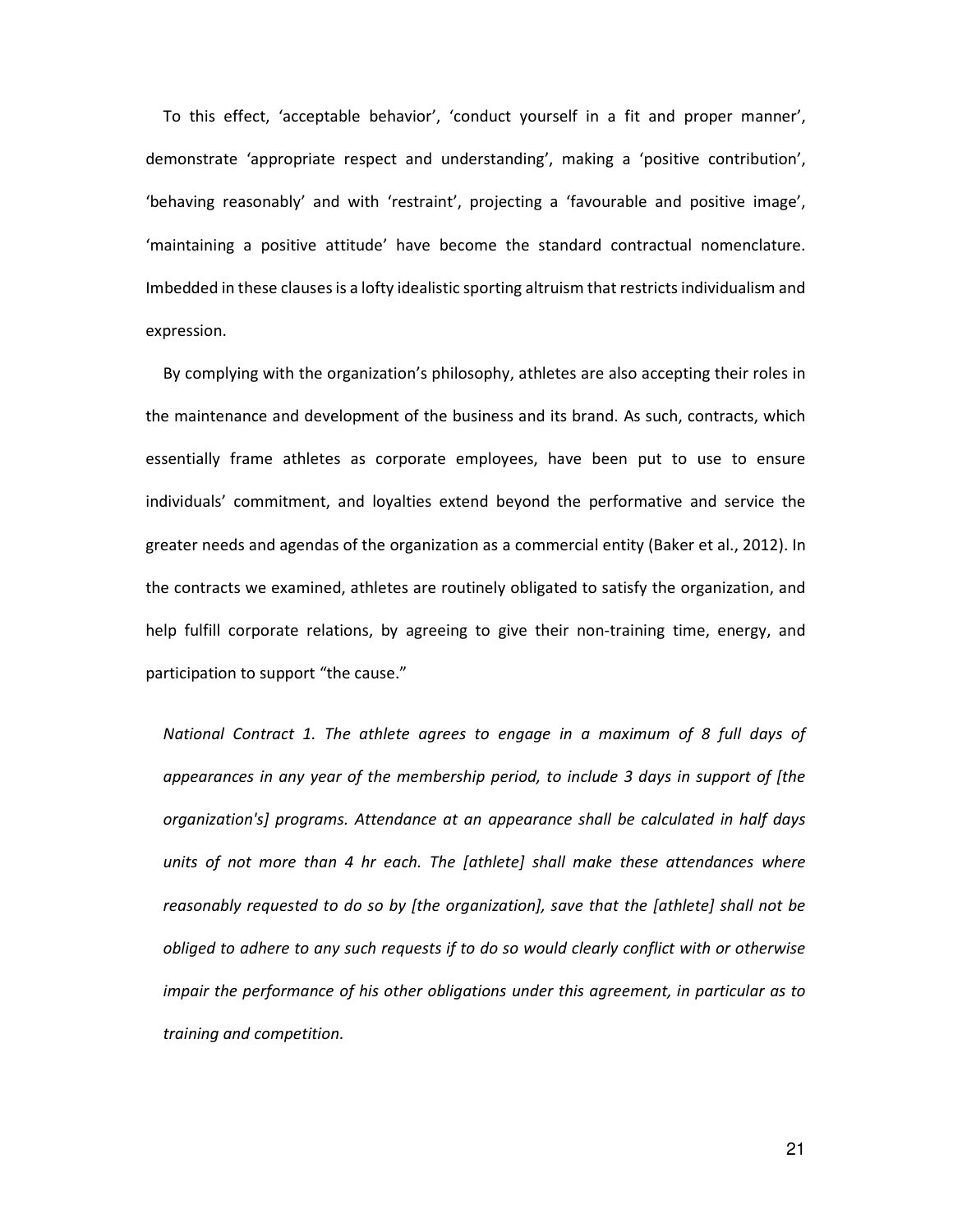Such a clause echoes our earlier point regarding the extended influence of the organization in being able to shape athletes' lives outside of sport. Here, it appears that participation at the elite level asks more of athletes and their lives than merely performative perfection; rather, they expect athletes to fulfill organizational obligations. Clauses that specify athletes undertake organizational "work" require that they "buy into" the organizational philosophies, become smiling advocates, and willingly accept the institution's ways, while silencing any potential opinions they may have to the contrary.

### *Social Media and Publicity Constraints*

The aforementioned clauses appear designed to ensure athletes appropriately serve the best interests of the organizations they represent. Athletes, whose image and value are built on their sporting success and public popularity, are a key part in how the organization projects itself at the national and international levels and engages with external stakeholders. Within this imperative, impression management matters. In terms of operating a successful business enterprise that has a reputable public image, it thus might make sense for sport organizations to exert tight controls over athletes, specifically in terms of *what* they say and *how* they might represent the brand. In this regard, sport bodies, not unlike those elsewhere, are paying particularly close attention to their Internet presence as their prominent brand interface and the consequences for public relations (Christ, 2007). However, given the rapid growth in social media, in which new technology modes have presented athletes with fresh opportunities for interaction and exposure, sport organizations seem ill equipped to effectively mitigate athletes' actions online. What results, as evidenced by the clauses, is a generic approach that attempts to dictate the terms of e-participation *and* police both real and *perceived* incursions that might disrupt commercial agendas, effect stakeholder relations, and generate public criticism. Sites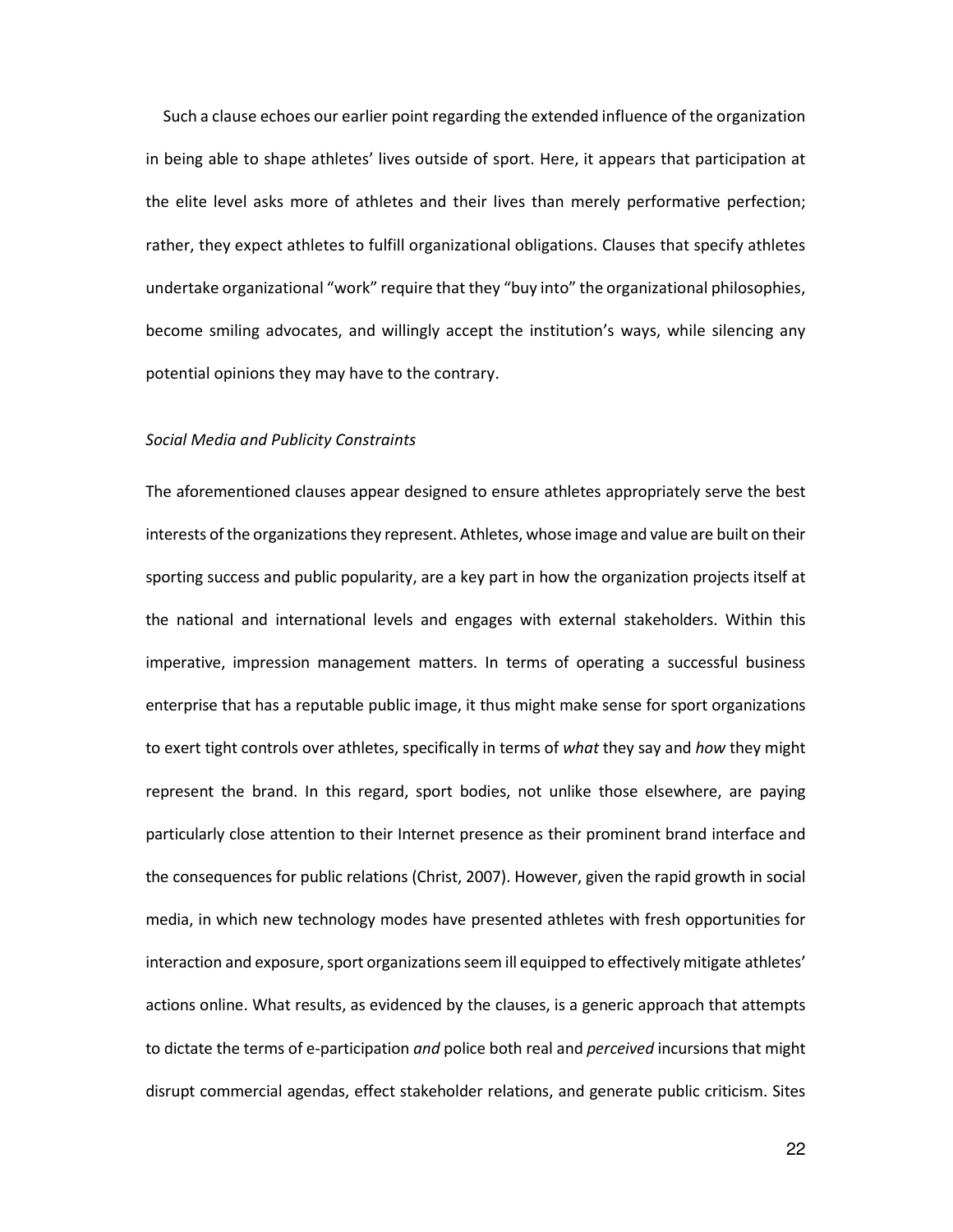and applications such Facebook, Twitter, Snapchat, and Instagram have precipitated the need for organizations to carefully consider how they balance athletes' desires for identity expression, fan interaction and self-promotion, and protecting their own reputation and commercial interests (Frederick, Lim, Clavio, Pedersen, & Burch, 2014; Lebel & Danylchuk, 2014).

*National Contract 1. The athlete agrees not to make any public statement, which is derogatory to [the organization], the [program], any commercial partner, or any of the bodies working to promote high performance sport . . . nor to make any public statement, which constitutes a "personal" attack on another sporting competitor. Fair comment on a fellow competitor made without the use of offensive language where the substance of the comment is known (or can be shown) to be true will not constitute a "personal attack . . ."* 

*National Contract 3. Are entitled to make public comment or communicate with the media relating to your personal preparation for the [event], providing those comments or communications comply with the remainder of this clause; not to make or endorse any public statements that may have a negative effect on any member of the actual or potential team either at or in the build-up to the [event].* 

*a. Are not to create an actual or implied connection between any personal sponsors and the [national] team, [organization], its commercial partners . . . in any forum including social media, blog, or Internet platform.* 

As evidenced by these clauses, the potential for athletes to "misuse" social media represents a considerable liability that warrants proactive mitigation. Such clauses aim to circumvent infringements and legal/economic damage to the organization. Thus, we revert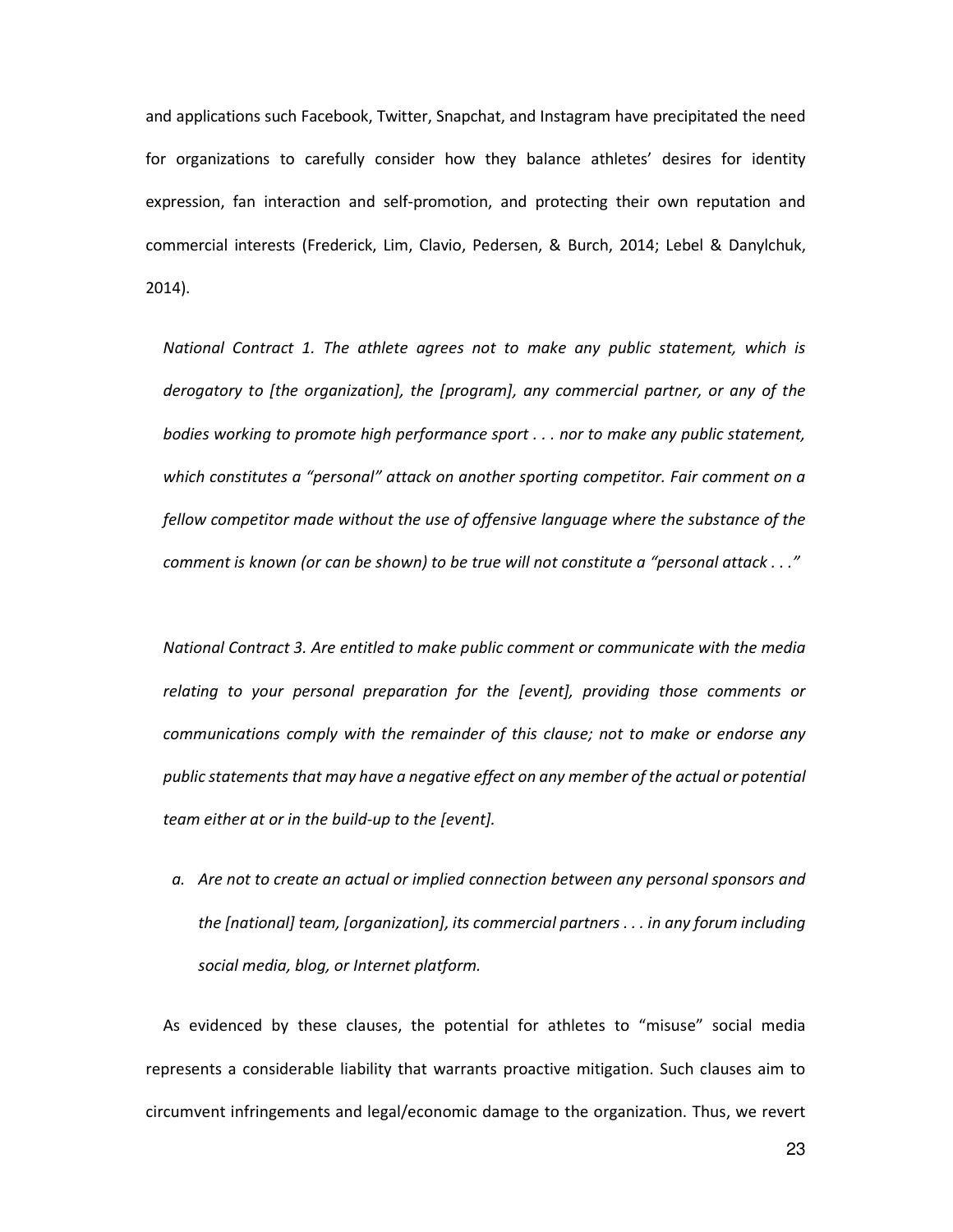to an institutionalized mentality whereby athletes are considered volatile, problematic, "risky," and unpredictable entities whose lives, in and beyond the performative sport context, necessitate manipulation and control.

## **Rethinking Clauses and A/Effects**

Underlying the aforementioned concern over moral clauses, and with the discontent over sport contracts in general, are significant issues regarding athlete welfare. What is important, and what we question, is the prevailing ethical high-ground organizations presume, and the de-centering and marginalization of the athlete in this process. Our suggestions here are guided by the encouragement, too, of Browne and Biksacky (2013) who admit that especially where unconscionability, moral infringement, and "informed" consent are concerned, contract construction and negotiation are an inexact science, and interpretation can be particularly subjective. "There will always be," Browne and Biksacky (2013) note, "some imbalance between contracting parties in terms of power, wealth, understanding, experience, and information" (p. 255). As such, what is needed is for concerns over individual freedoms, liberties, and agency to be fundamental to contract formation. In practice, they suggest, this means development of improved organizational guidelines that better account for the irrationality and lack of a priori knowledge of the signee and allow possibilities for greater modification and negotiation. Players' unions and the processes of collective bargaining may offer some opportunities to strengthen athletes' advocacy in contractual negotiations (and arbitration processes). Yet, the presence of questionable clauses within individual and generic team contracts across sports suggests that more work needs to be done to better understand athletes' efficacy, experiences, and representational power in these forums.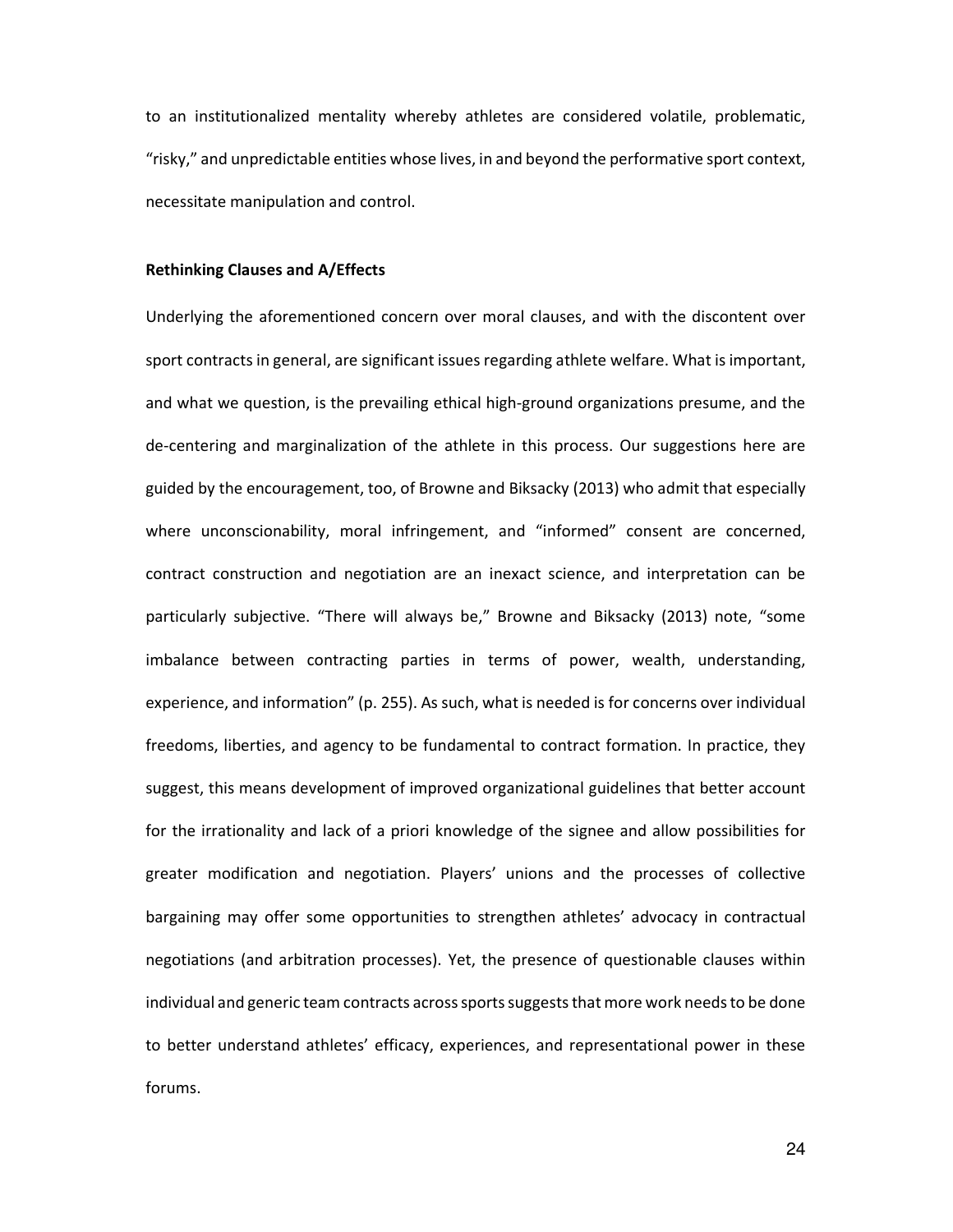An effective contract should, at least, be designed to protect both/all parties. As Auerbach (2005) reiterates, sports contracts, certainly with regard to the unconscionability of terms, are fundamentally flawed in this regard. With the participation stakes so high and with the means to elite participation at the discretion of the sport body, the organization is naturally at an unfair advantage in terms of parity of representation in the negotiation process. As the clauses reveal, such a privileged position enables the organization to preserve their best interests, first and foremost, and to conceptualize athlete well-being as both an investment to be stringently protected and their behavior a liability to be moderated.

To crystalize our concerns at this juncture, it is possible to make several recommendations that offer ways we might rethink contractual approaches and enhance athlete–organization relations. One primary recommendation, we believe, should be for the organization to acknowledge the inherent power imbalance that exists as a normalized part of the employment sphere, but that is fortified by the type of contracts they utilize. Toward this end, it appears that organizations have adopted contracts from the corporate world and have made slight modifications to reflect the physical nature of sports "work"; however, as evidenced in the above clauses, these contracts are not a "best fit" for the contemporary sport world. We recommend that organizations consider the purpose of these contracts in terms of the high performance culture and objectives and if the purpose can be achieved via an alternate forum (e.g., athlete workshop, informal discussion). Such a suggestion might go some way in recognizing the athletes' agency and, consequently, build positive relations between the athlete and the organization. Moreover, this approach might allow the organization to still preserve its public and commercial integrity in tandem with enabling individual's greater autonomy and opportunity to exercise his or her own judgment and free will. Should organizations not be willing to forego contracts, it is worth encouraging athletes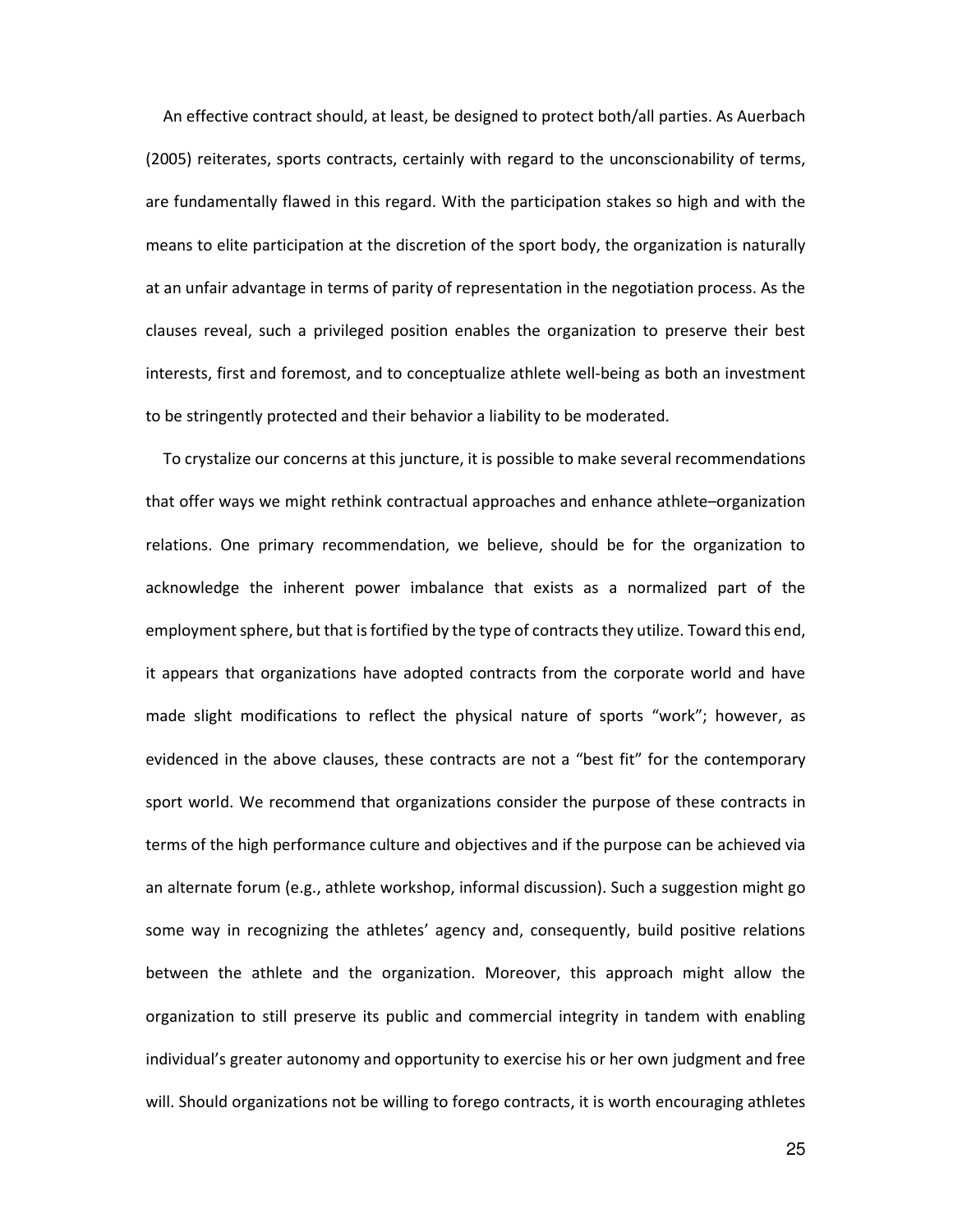to negotiate the terms. This collaborative effort will allow for a mutual understanding and appreciation of each others' roles.

In the event that contracts are used, we suggest first, that athletes critically understand what they are signing up to. This may entail taking time to carefully read contracts and seek independent advice but, we suggest, might start with simply more rigorously questioning *why* contracts comprise particular inclusions and exclusions. Sport organizations may be increasingly adept at delimiting their relationships with athletes, yet athletes' compliance and complacency should not be taken for granted. In addition, we recommend then that athletes should also be supported by their representative in understanding their ability and right to object to particular clauses. This is certainly the case if they feel there are clauses that might compromise their individual identity and expression, go beyond the performative requirements of the sport, or push their basic rights, freedoms, and liberties. In addition, athletes should advocate for alternatives to contracts as a way reminding the organization of their agency.

# **Conclusion**

The purpose of this paper was to draw upon contractual clauses as a means of extending previous considerations of athletes as particular forms of workers. In examining a range of clauses across several different sport organizations, it is possible to appreciate the ways in which the non-sport sector employment ethos has manifested itself in the construction of athlete contracts and inherent organization power relations therein. As we have evidenced across five themes—*athletes' ownership over their image and identities; medical and health disclosures; lifestyle, behavioral and body choices and restrictions beyond sport; adherence to organizational philosophy and commitments; and social media and publicity constraints—*our concerns focused on whose well-being contracts essentially protect. Although the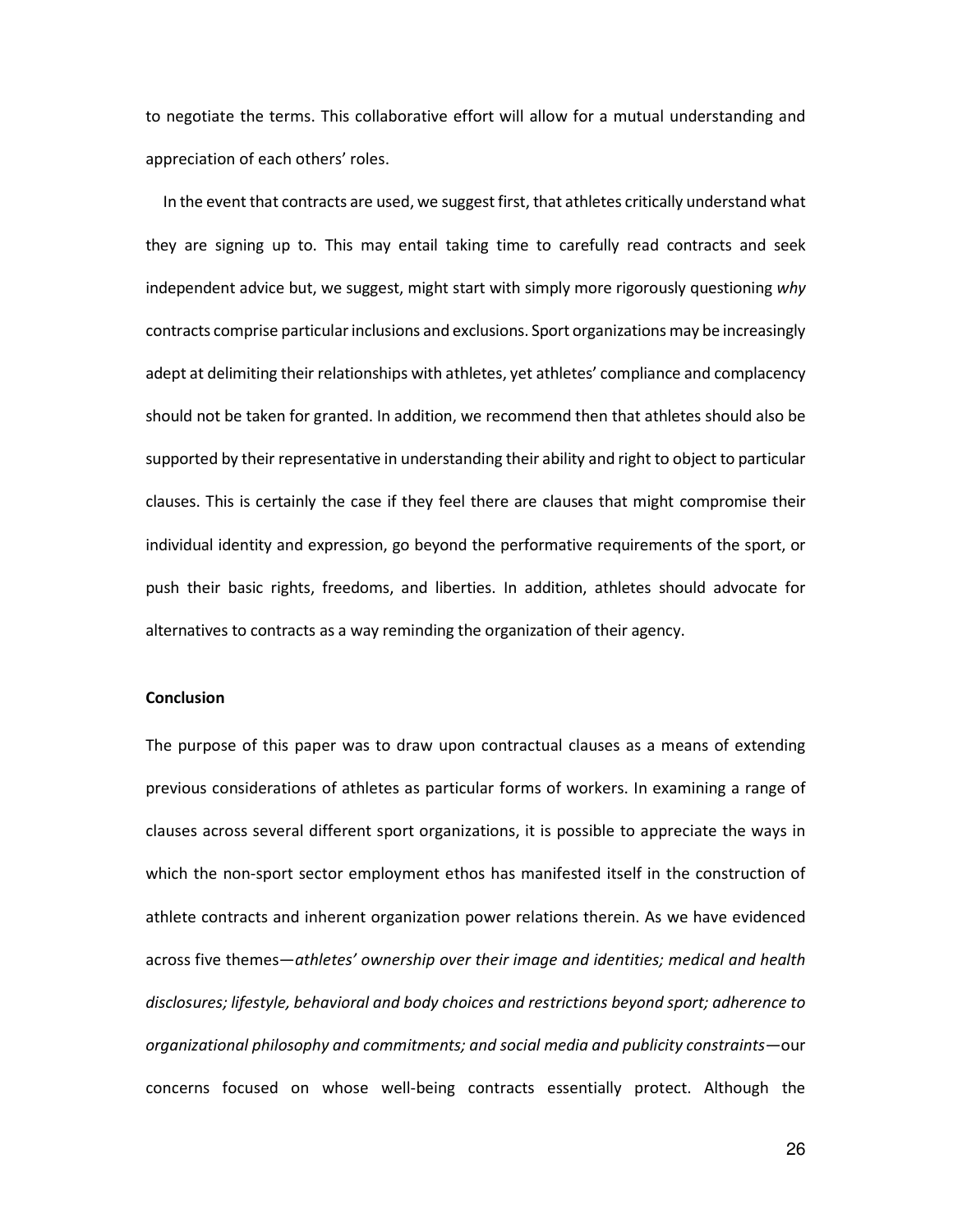organization might argue that these obligations and duties outlined in the contracts are conducive to the "effective" management of their programs, we argued that contracts implied adherence to the organizations' respective high performance agendas. Moreover, as these particular contracts indicate, although athlete protection is important, what is valued more is organizational safeguarding. With this in mind, contracts are riddled with assumptions about who athletes are and what they might do. This seems to be a reactive response to risks that are with or without precedent. Building on the theoretical foundations we have outlined (i.e., Auerbach, 2005; Baker et al., 2012), we advocate a move *away* from the athlete as a passive participant in the process, and, *toward* greater acknowledgment of the athlete's interests in contractual construction, negotiation, and implementation. Our more "radical" hope would be to arrive at a point at which written contracts become superfluous to participatory requirements at the elite level. Such a paradigm shift would need to be precipitated by organizations abandoning their neo-liberal corporate agendas and advancing a more empathetic, trusting, and appreciative approach to athlete care and well-being.

#### **References**

- Atkinson, M. (2003). *Tattooed: The sociogenesis of a body art*. Toronto, Ontario, Canada: University of Toronto Press.
- Auerbach, D. (2005). Morals clauses as corporate protection in athlete endorsement contracts. *DePaul Journal of Sport Law & Contemporary Problems, 3*, Article 8.
- Baker, I. T. A., Grady, J., & Rappole, J. M. (2012). Consent theory as a possible cure for unconscionable terms in student-athlete contracts. *Marquette Sports Law Review, 22*, 619-650.
- Bowen, G. A. (2009). Document Analysis as a Qualitative Research Method. *Qualitative Research Journal, 9*(2), 27-40.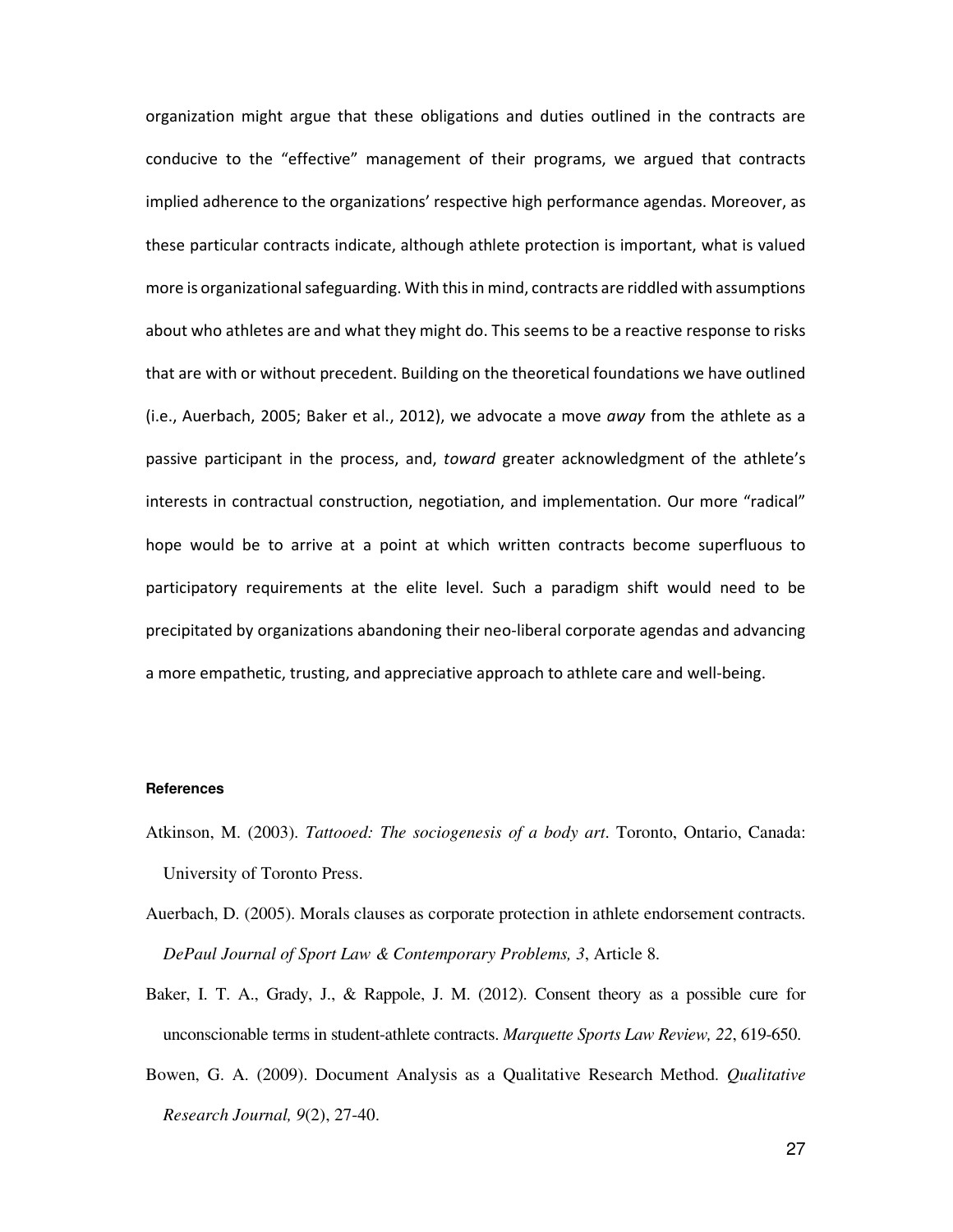- British Olympic Association. (2000). The British Olympic Association's position statement on athlete confidentiality. *Journal of Sport Sciences, 18*, 133-135.
- Browne, M. N., & Biksacky, L. (2013). Unconscionability and the contingent assumptions of contract theory. *Michigan State Law Review, 2013*(1), 211-255.
- Butterworth, M. L. (2014). The athlete as citizen: Judgement and rhetorical invention in sport. *Sport in Society, 17*, 867-883.
- Carlson, J., & O'Cass, A. (2012). Optimizing the online channel in professional sport to create trusting and loyal consumers: The role of the professional sports team brand and service quality. *Journal of Sport Management, 26*, 463-478.
- Chappelet, J. L., & Bayle, E. (2005). *Strategic and performance management of Olympic sport organisations*. Champaign, IL: Human Kinetics.
- Christ, P. (2007). Internet technologies and trends transforming public relations. *Journal of Website Promotion: Innovations in Internet Business Research, Theory, and Practice, 1*(4), 3-14.
- Connor, J. (2009). The athlete as widget: How exploitation explains elite sport. *Sport in Society, 12*, 1369-1377.
- Dickson, L., Dukes, R. L., Smith, H., & Strapko, N. (2015). To ink or not to ink: The meaning of tattoos among college students. *College Student Journal, 4*, 106-120.
- Eckert, J. (2006). Student-athlete contract rights in the aftermath of Bloom v. NCAAA. *Vanderbilt Law Review, 59* (3) 905.
- Fereday, J., & Muir-Cochrane, E. (2006). Demonstrating rigor using thematic analysis: A hybrid approach of inductive and deductive coding and theme development. *International Journal of Qualitative Methods, 5* (1).
- Ferrand, A., & Pages, M. (1999). Image management is sport organisations: The creation of value. *European Journal of Marketing, 33*, 387-402.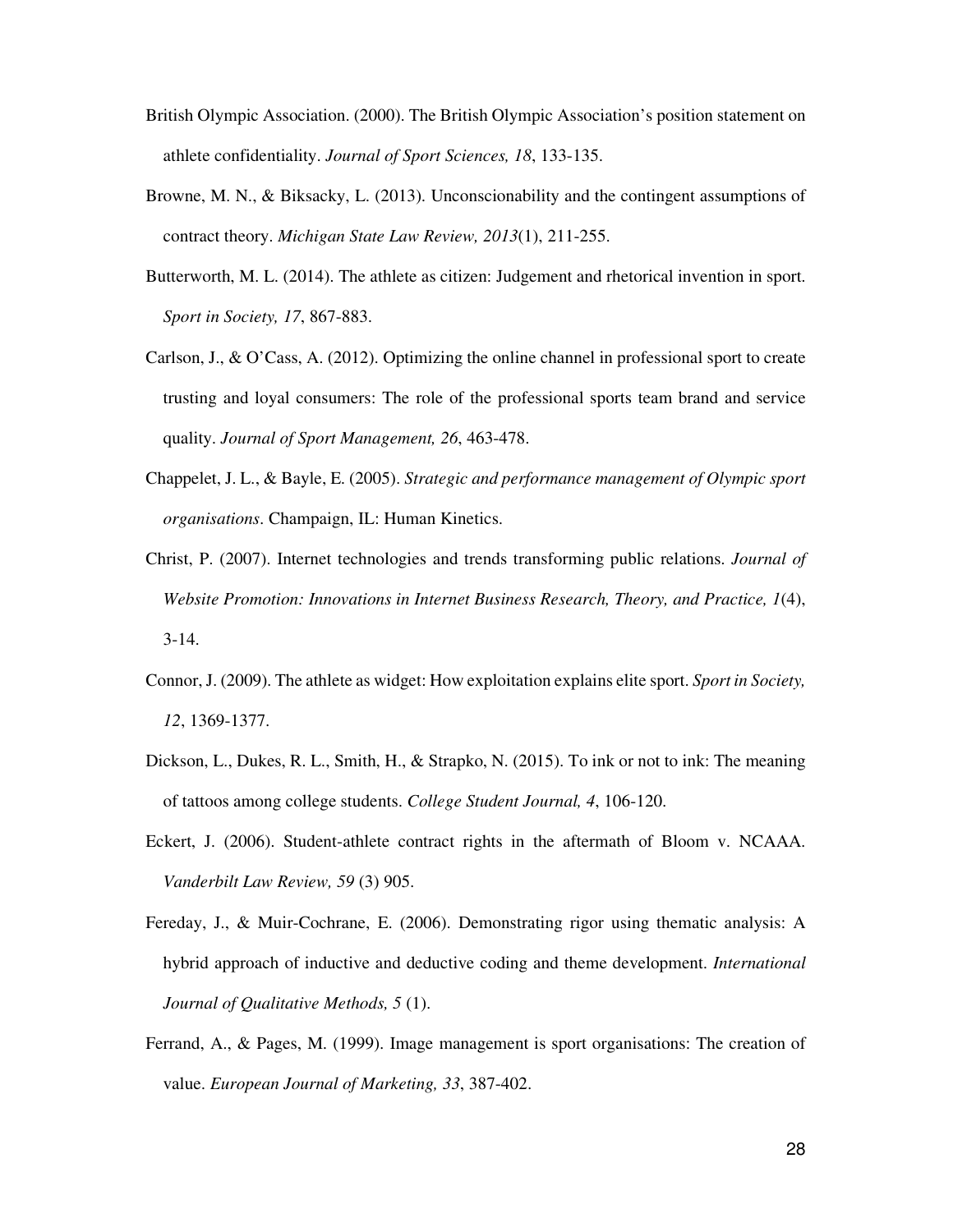- Frederick, E., Lim, C. H., Clavio, G., Pedersen, P. M., & Burch, L. M. (2014). Choosing between the one-way or two-way street: An exploration of relationship promotion by professional athletes on Twitter. *Communication & Sport, 2*, 80-99.
- Halt, J. (2009). Where is the privacy in WADA's "Whereabouts" rule? *Marquette Sports Law Review, 20*, 267-289.
- Hanlon, S. M. (2006). Athletic scholarships as unconscionable contracts of adhesion: Has the NCAA fouled out. *Sport Law Journal, 13*, 41-305.
- Hanstad, D. V., & Loland, S. (2009). Elite athletes' duty to provide information on their whereabouts: Justifiable anti-doping work or an indefensible surveillance. *European Journal of Sport Science, 9*(1), 3-10.
- Hawkes, D., Senn, C. Y., & Thorn, C. (2004). Factors that influence attitudes toward women with tattoos. *Sex Roles: A Journal of Research, 50*, 593-604.
- Hesselink, M. W. (2013). *Unconscionability, unfair exploitation and the nature of contract theory—Comments on Melvin Eisenberg's "Foundational principles of contract law"* (Working Paper Series No. 2013-07). Amsterdam, The Netherlands: Centre for the Study of European Contract Law.
- Hillman, R. A. (2012). *The richness of contract law* (Vol. 28). New York, NY: Springer Science & Business Media.
- Ingham, A. G., Blissmer, B. J., & Davidson, K. W. (1999). The expendable Prolympic self: Going beyond the boundaries of the sociology and psychology of sport. *Sociology of Sport Journal, 16*, 236-268.
- Johnson, K. K. (2012). Enforceable fair and square: The right of publicity, unconscionability, and NCAA student-athlete contracts. *Sports Law Journal, 19*, 1.
- Lebel, K., & Danylchuk, K. (2014). Facing off on Twitter: A generation Y interpretation of professional athlete profile pictures. *International Journal of Sport Communication, 7*, 317-336.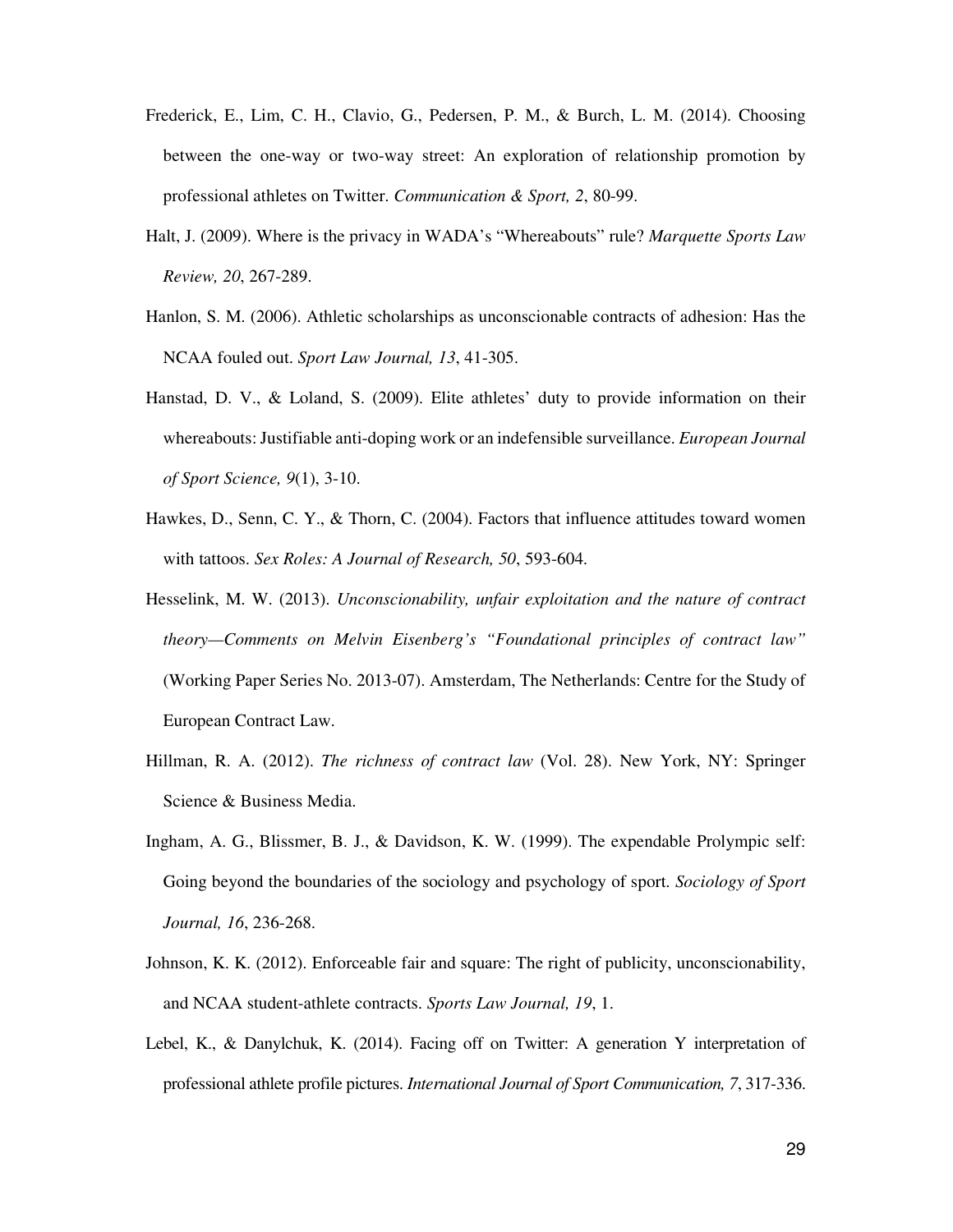- McKendrick, E. (2014). *Contract law: Text, cases, and materials*. Oxford, UK: Oxford University Press.
- McLeod, C., Lovich, J., Newman, J. I., & Shields, R. (2014). The training camp: American football and/as spectacle of exception. *Journal of Sport and Social Issues, 38*, 222-244.
- Møller, V. (2011). One step too far—About WADA's whereabouts rule. *International Journal of Sport Policy & Politics, 3*, 177-190.
- Overbye, M., & Wagner, U. (2014). Experiences, attitudes and trust: An inquiry into elite athletes' perception of the whereabouts reporting system. *International Journal of Sport Policy and Politics, 6*, 407-428.
- Posner, E. A. (1995). Contract law in the welfare state: A defense of the unconscionability doctrine, usury laws, and related limitations on the freedom to contract. *The Journal of Legal Studies, 24*, 283-319.
- Priestley, L. J. (1986). Unconscionability as a restriction on the exercise of contractual rights. In J. W. Carter (Ed.), *Rights and remedies for breach of contract* (pp. 80-81). Sydney, Australia: Committee for Postgraduate Studies in the Department of Law, University of Sydney.
- Roderick, M. (2006). *The work of professional football: A labour of love?* London, England: Routledge.
- Sluggett, B. (2011). Sport's doping game: Surveillance in the Biotech Age. *Sociology of Sport Journal, 28*, 387-403.
- Stewart, B. (1989). The nature of sport under capitalism and its relationship to the capitalist labor process. *Sporting Traditions, 6*, 43-61.
- Stippich, K. S., & Otto, K. A. (2010). Carrying a good joke too far: An analysis of the enforceability of student-athlete consent to use of name & likeness. *Journal of Legal Aspects of Sport, 20*, 151-184.
- Vinnai, G. (1976). *Football mania*. London, England: Ocean.